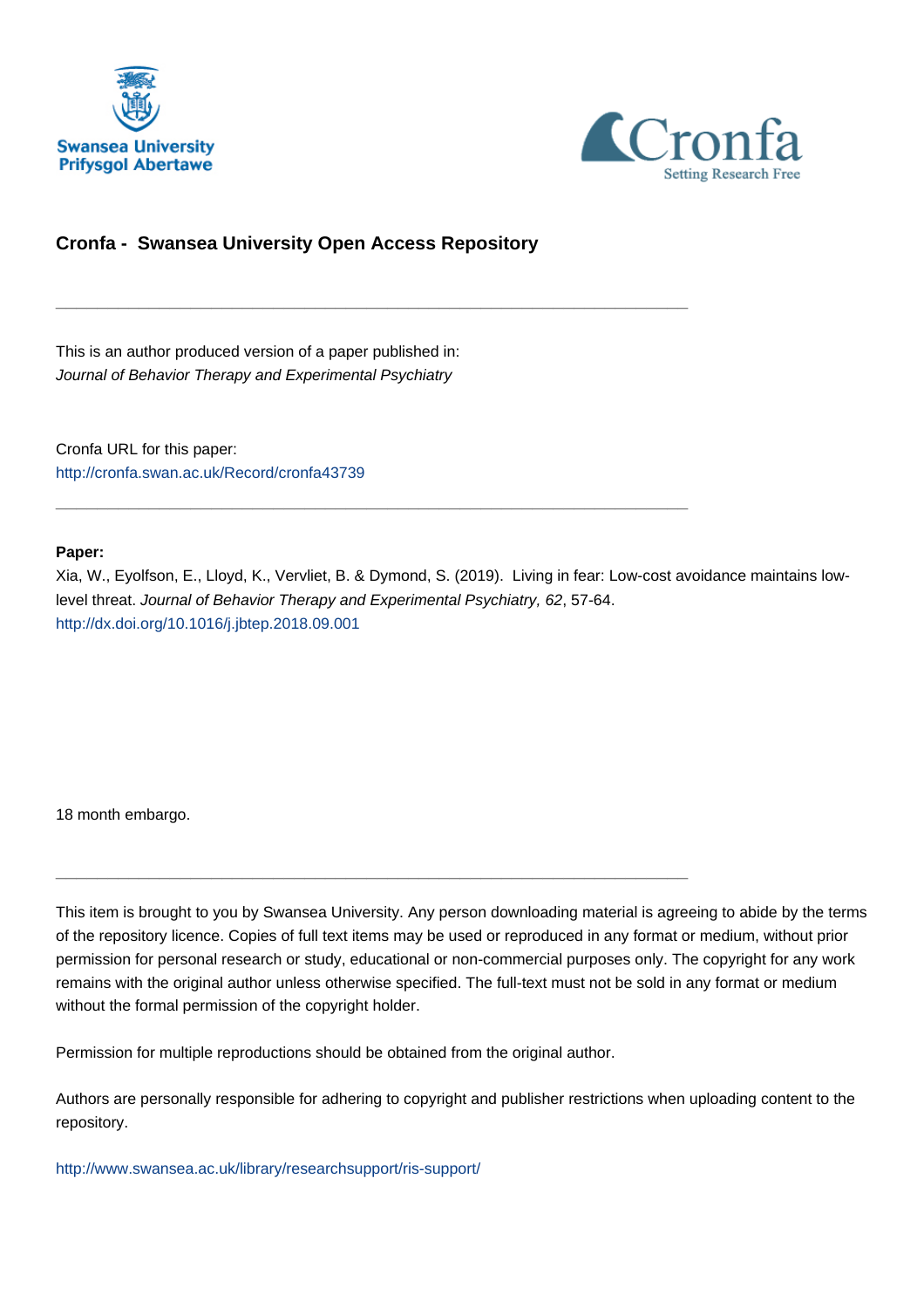# Running head: THREAT VALUE OF SAFETY

Living in Fear: Low-Cost Avoidance Maintains Low-Level Threat

Weike Xia<sup>1</sup>, Eric Eyolfson<sup>1</sup>, Keith Lloyd<sup>2</sup>, Bram Vervliet<sup>3,4</sup> and Simon Dymond<sup>1,5,\*</sup>

<sup>1</sup> Experimental Psychopathology Lab, Department of Psychology, Swansea University, Park Campus, Swansea, SA2 8PP, United Kingdom.

<sup>2</sup>Swansea University Medical School, Park Campus, Swansea SA2 8PP, United Kingdom.

<sup>3</sup> Behavioral Neuroscience Program, Department of Psychiatry, Harvard Medical School, Massachusetts General Hospital, 149 13th St, Charlestown, MA 02129, USA.

<sup>4</sup>Center for Excellence on Generalization, Department of Psychology, KU Leuven, Tiensestraat 102, 3000 Leuven, Belgium.

<sup>5</sup> Department of Psychology, Reykjavík University, Menntavegur 1, Nauthólsvík, 101 Reykjavík, Iceland.

\* Corresponding author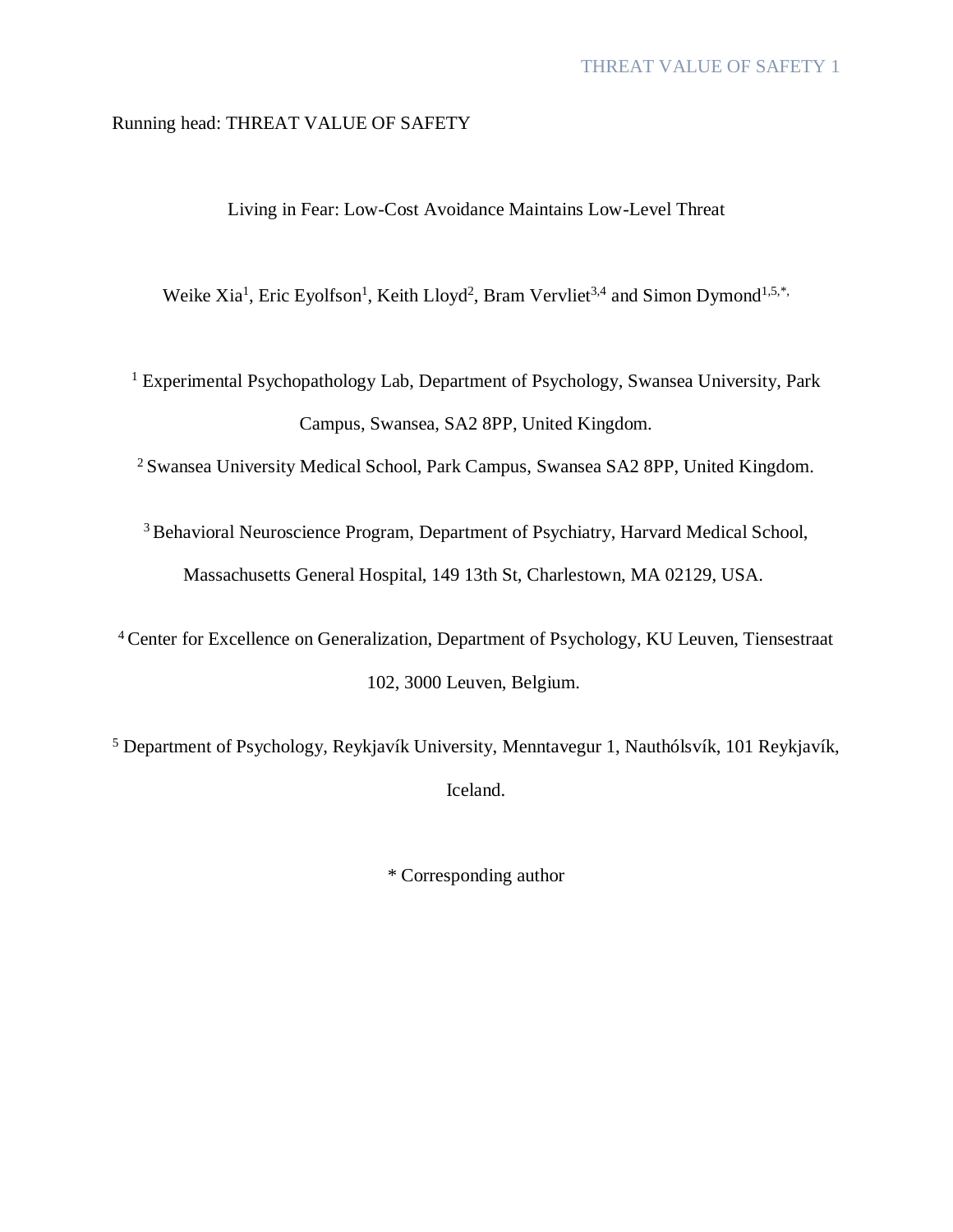#### **Abstract**

**Background and objectives:** Excessive avoidance of potential threat is a hallmark of anxiety and is thought to maintain fear by preserving the perceived high-threat value of avoided situations. Previous research has shown that the availability of avoidance maintains low-level threat. Here, we investigated whether an opportunity to engage in avoidance in the presence of a low-threat value safety cue would maintain its perceived threat value when avoidance was unavailable.

**Methods:** In a threat conditioning procedure, one conditional danger stimulus (CS+; A+) was followed by an aversive unconditioned stimulus (US; electric shock), and two safety stimuli (CS-; B- and C-) were never followed by the US. Next, clicking a button present during A+ avoided the scheduled US. Avoidance was then made available during C- for participants in the Experimental group but not in the Control group. In the test, all stimuli were presented without the opportunity to avoid. Threat expectancy, eyeblink startle electromyography (EMG), and skin conductance responses (SCRs) were measured.

**Results:** Findings showed an increase in threat expectancy for only C- in the Experimental group during the test phase following avoidance learning to similar levels as during threat conditioning. Compared to the Control group, threat expectancy for both B- and C- remained higher in Experimental group. SCR and startle EMG data did not corroborate these findings. **Limitations:** Further research is needed to test the commonly held clinical assumption that avoidance can increase threat value.

**Conclusions:** Low-cost avoidance maintains low-threat value of safety cues.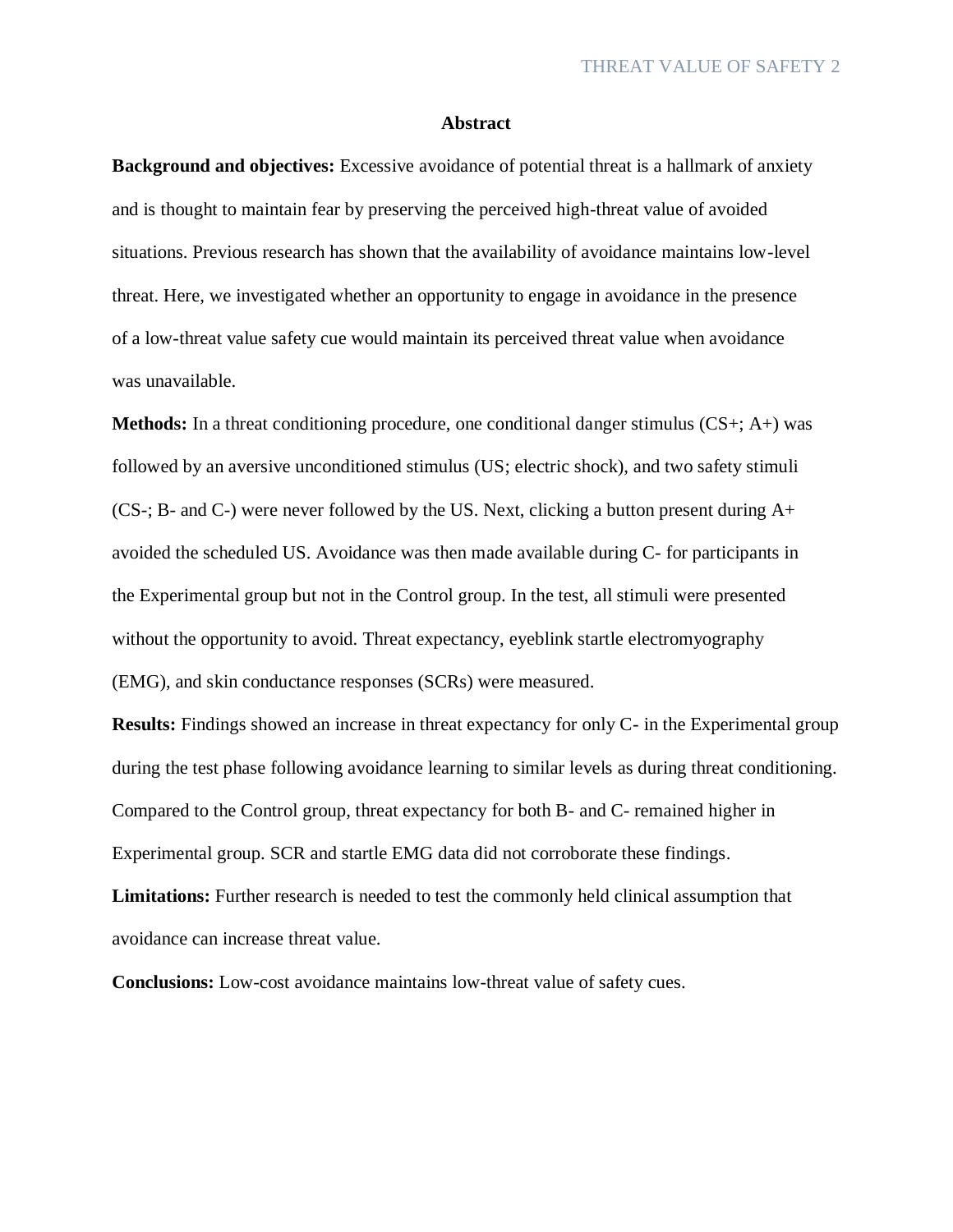# **1. Introduction**

Learning to avoid potential threat is key to survival. Sometimes, however, individuals engage in excessive threat avoidance despite a relatively low probability of danger. Compared with driving a car, travelling by airplane is one of the safest forms of transportation (Shaver, 2015). Yet, following the terrorist attacks in the United States in September 2001, an increase in automotive fatalities soon after was attributed to an increased avoidance of flying (Gigerenzer, 2004). Similarly, a sustained reduction in train travel was noted after the terrorist bombings on the London Underground in July 2005 and attributed to increased perception of potential risk (Handley, Salkovskis, Scragg, & Ehlers, 2009; Prager, Asay, Lee & von Winterfeldt, 2011; Rubin, Brewin, Greenberg, Simpson & Wessely, 2007). Paradoxically, the increased perception of danger and the avoidance it motivates may in part be due to increased safety. Additional security at airports and train stations, visible police and army street patrols, combined with regular news reports about escalating national security threat levels, may actually serve as a reminder of threat (Renard, 2016; van de Veer, de Lange, van der Haar, & Karremans, 2012). In this way, a paradoxical outcome of safety behavior is enhanced threat perception in the presence of objective safety which can serve to strengthen excessive avoidance (Engelhard, van Uijen, Seters & Velu, 2015).

Avoidance is a central feature in anxiety and methods for minimizing avoidance behavior are vital elements in therapeutic success (Barlow, Raffa & Cohen, 2002; Blakey & Abramowitz, 2016). In exposure-based treatments of anxiety, clients are repeatedly presented with cues that have come to signal an aversive outcome or an impending catastrophe (Barlow et al., 2002). Through repeated presentation in the absence of these outcomes, anxious clients come to learn that these cues are in fact safe, which may then lead to a reduction in fear (Hermans, Craske,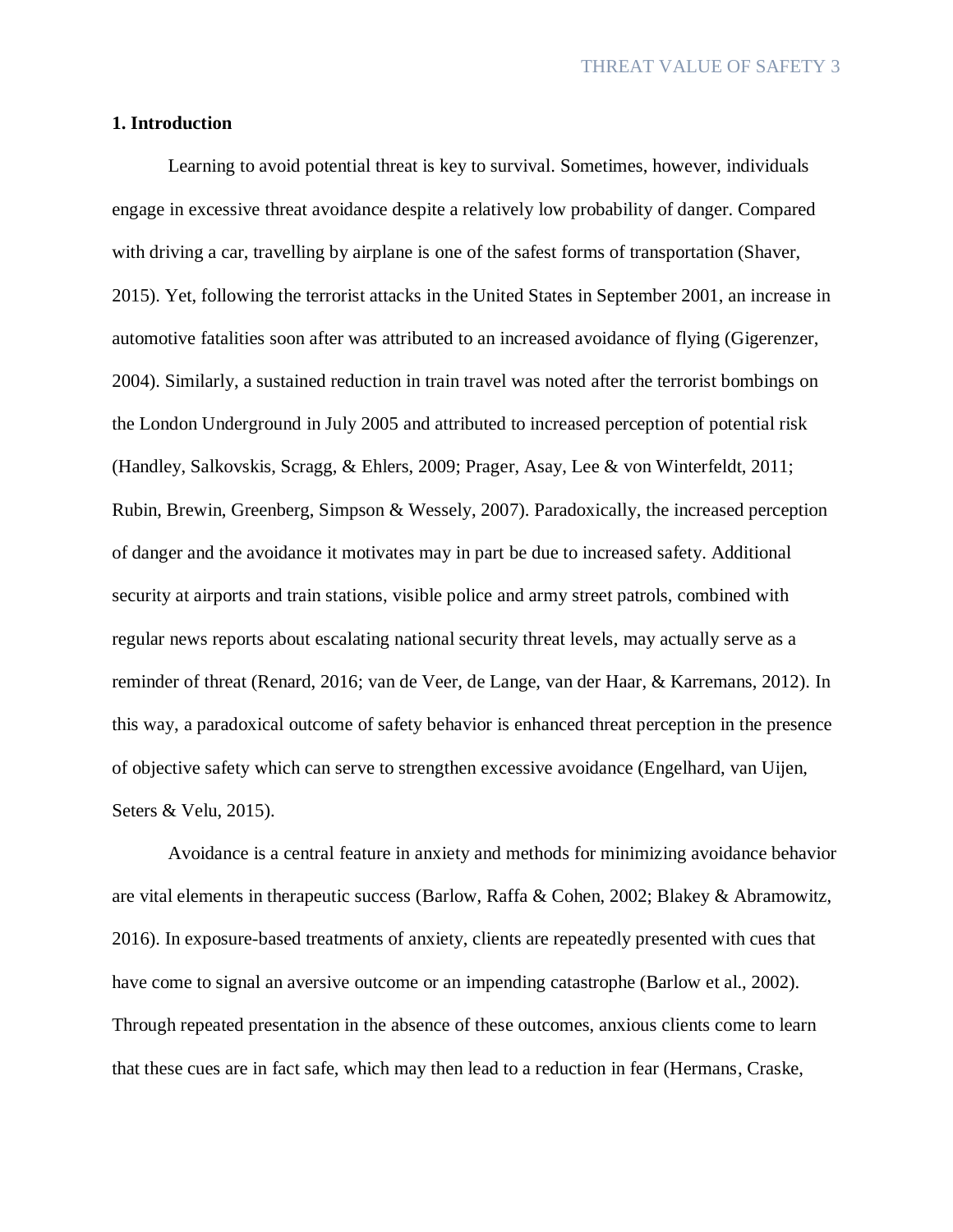Mineka, & Lovibond, 2006). Avoidance is thought to directly interfere with the goals of exposure by preserving threat beliefs as anxious patients misattribute their reduced fear to the avoidance behavior (LeDoux, Moscarello, Sears, & Campese, 2016; Lovibond, Mitchell, Minard, Brady, & Menzies, 2009; Volders, Meulders, de Peuter, Vervliet, & Vlaeyen, 2012).

The acquisition and extinction of avoidance is investigated using the fear or threat conditioning paradigm (LeDoux et al., 2016; Lonsdorf et al., 2017; Vervliet & Raes, 2013). During threat conditioning, a neutral stimulus is paired with an aversive unconditioned stimulus (US), such as an electric shock, and comes to elicit conditioned fear responses (i.e., CS+). Another neutral stimulus paired with the absence of the US (i.e., CS-) comes to be a learned safety cue. During extinction learning, the CS+ is presented repeatedly in the absence of the US (Bouton, 2004). Avoidance learning procedures typically entail the cancellation of the US through an active avoidance response, such as bar pressing (Krypotos, Effing, Kindt & Beckers, 2015).

Avoidance maintains perceived threat levels of a CS+ (Lovibond et al., 2009; Krypotos et al., 2015) and leads to a return of previously extinguished threat value (van Uijen, Leer & Engelhard, 2017; Vervliet & Indekeu, 2015). Avoidance may also increase the perceived threat level of low-threat safety cues (Engelhard, van Uijen, Seters & Velu, 2015). Engelhard et al. (2015) investigated whether shock expectancy for a low-threat value cue increased when the opportunity to avoid was removed. Participants first received threat conditioning with one CS+ (A) and two CS-s (B and C), followed by avoidance learning where an avoidance cue was available only during A+ trials. Later, the avoidance cue was available only during C trials in the Experimental group but not in the Control group. Finally, during the test phase, A, B and C were each presented once without the avoidance cue, and C was always presented last. Engelhard et al.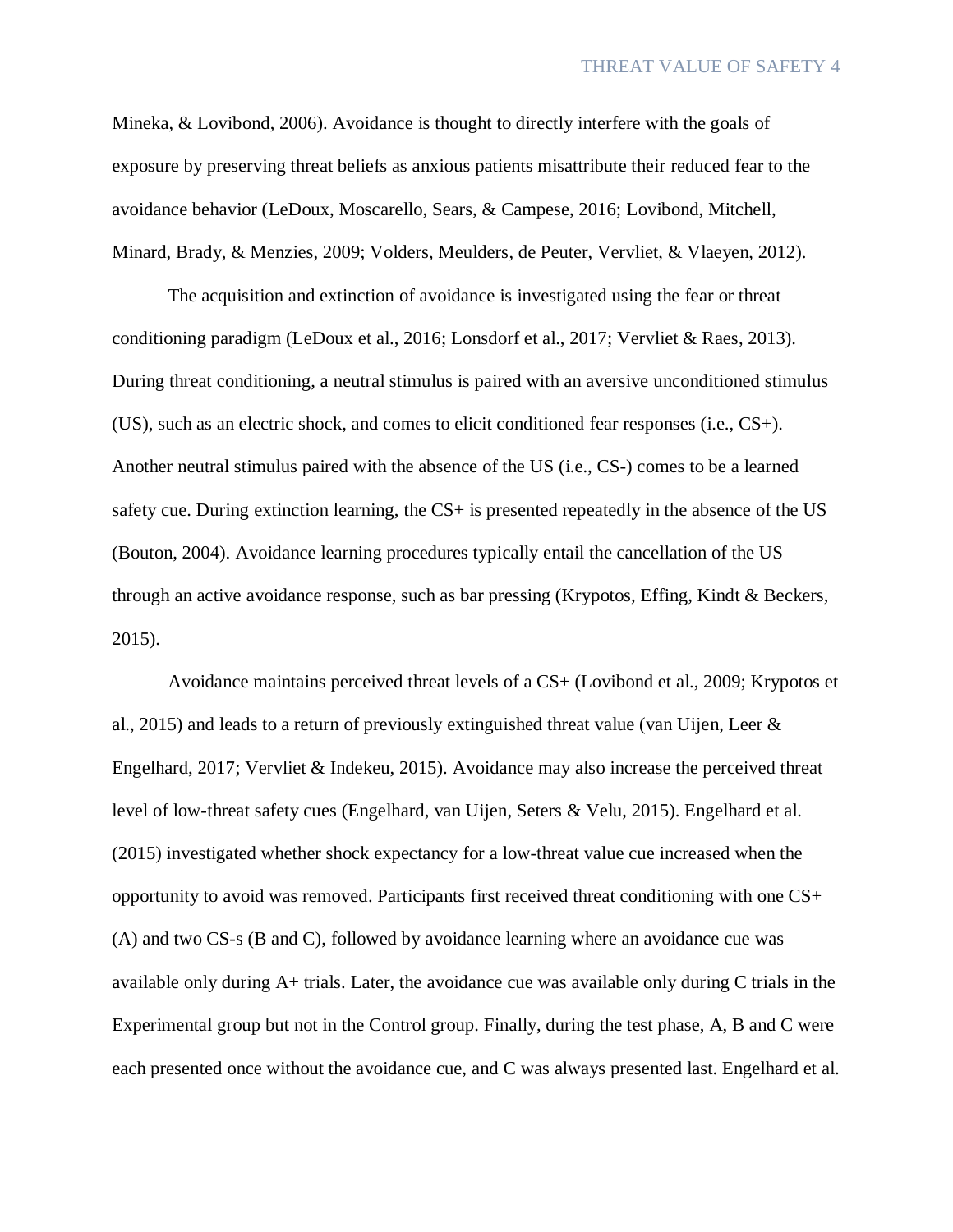(2015) found that shock expectancy increased for C in the Experimental group only, indicating that the prior availability of avoidance for a previously safe stimulus increased its threat value. Notably, expectancy ratings of C did not increase in either group, suggesting that avoidance may have maintained the threat perception of a low-threat value cue.

The present study sought to replicate Engelhard et al. (2015), with minor methodological changes, to investigate whether avoidance increases, maintains, or decreases the threat value of a low-threat safety cue. Specifically, we explored the potential boundary conditions of the predicted effects on avoidance. In Engelhard et al., C was presented 50% less-often than B in both the fear/threat conditioning and avoidance learning phases (see also, Lovibond et al., 2009). As a result, the observed difference in threat expectancy may in fact reflect different levels of learned safety, rather than an avoidance-induced effect. Thus, we ensured there were equal numbers of presentations of the avoided, low-threat value stimulus (C) and the non-avoided, nothreat value stimulus (B). In addition, we collected measures of physiological reactivity (skin conductance responses and startle EMG), extended the critical test phase to investigate whether threat perception towards C would be maintained or decline over time, and used faces instead of geometrical figures as stimuli.

We predicted increased threat expectancy, SCR and startle for C- when avoidance was available and a decline in threat expectancy in the absence of avoidance for the Experimental group only.

#### **2. Methods**

# **2.1 Participants**

One hundred and ten participants (73 female; *Mage* = 21.35, *SD* = 3.16) were recruited from Swansea University. Sample size was determined using G\*Power (Erdfelder, Faul, &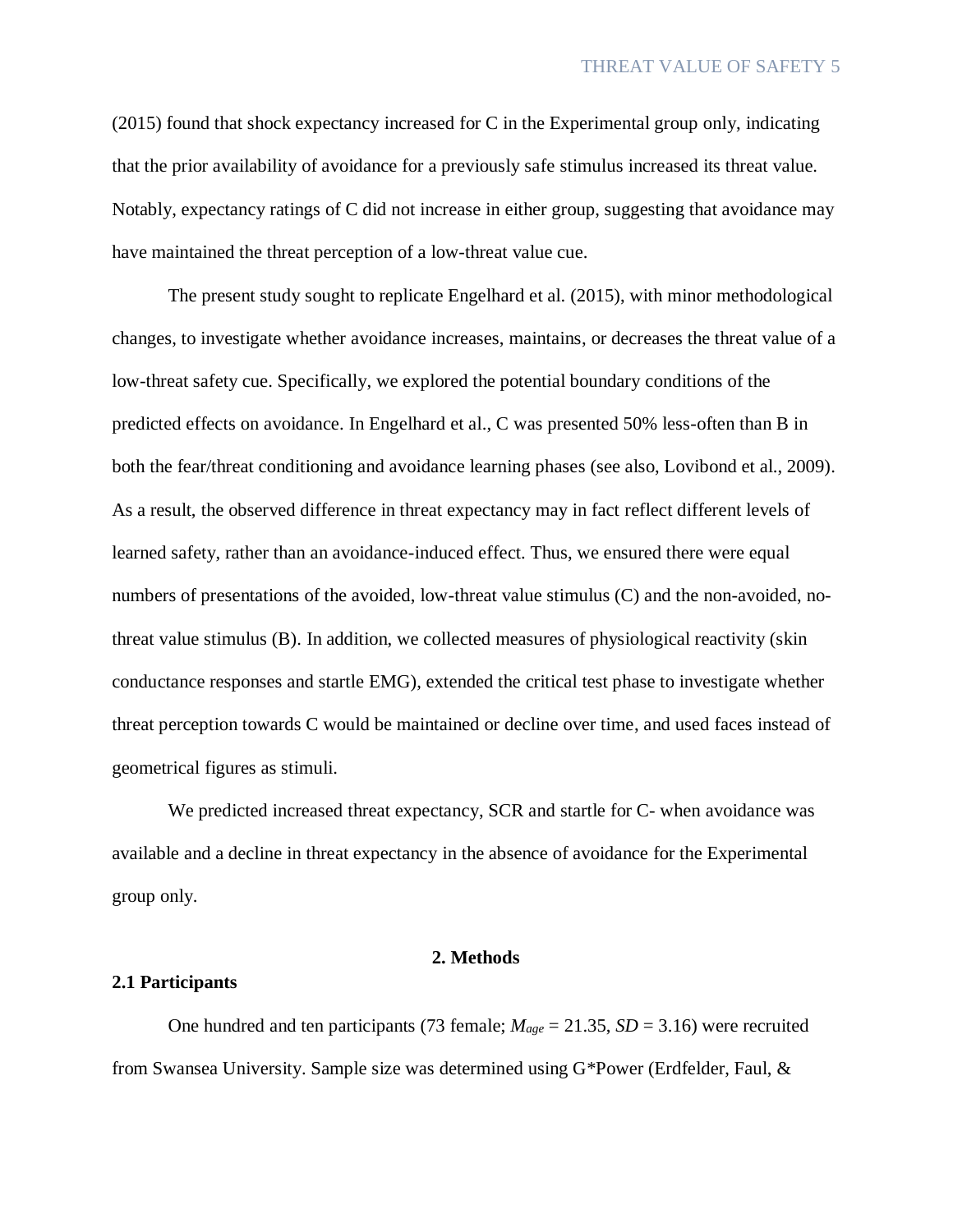Buchner, 1996) based on the *t*-test results from the critical test phase comparing shock expectancy ratings for C in Engelhard et al. (2015). Accordingly, the recommended sample size was 70, with 31 in the Experimental group and 39 in the Control group, for a power of 0.95. Due to our a priori exclusion criteria, the final sample size exceeded this figure; we randomly allocated  $N = 59$  participants to the Experimental group and  $N = 51$  to the Control group, respectively. Both groups were similar in age  $(F_{(1, 75)} = 0.86, p > .05)$  and gender,  $X^2$  (2, N = 76) = 0.36,  $p > 0.05$ ). Written consent was obtained at the outset and participants received either course credit or a £10 voucher as compensation at the end of the study. The Department of Psychology Ethics Committee, Swansea University approved the study.

# **2.2 Apparatus and Stimuli**

Three male, neutral Caucasian faces selected from the NimStim set of facial expressions (Tottenham et al., 2009) presented against a white background in the middle of the screen were used as stimuli and counterbalanced across participants. An unlit image of a light bulb was presented next to the CS in the lower right corner of the screen. The avoidance cue was an illuminated version of the light bulb which replaced the unlit image. Acoustic startle probes were 50 ms white noise bursts of 95 dB presented through headphones. All stimuli were presented on a 17-inch computer screen with a 60Hz refresh rate and all tasks were programmed in *OpenSesame* (Mathôt, Schreij, & Theeuwes, 2012).

The US was a 250 ms electric shock generated using a STM200 stimulator (BIOPAC Systems, Santa Barbara, USA) and administered through a surface electrode (MLADDF30 bar electrode with two 9 mm contacts spaced 30 mm apart). Skin conductance was measured through two Ag/AgCl electrodes coated with non-hydrating gel attached to the middle phalanges on the index and middle fingers. Startle response was measured through eyeblink EMG in response to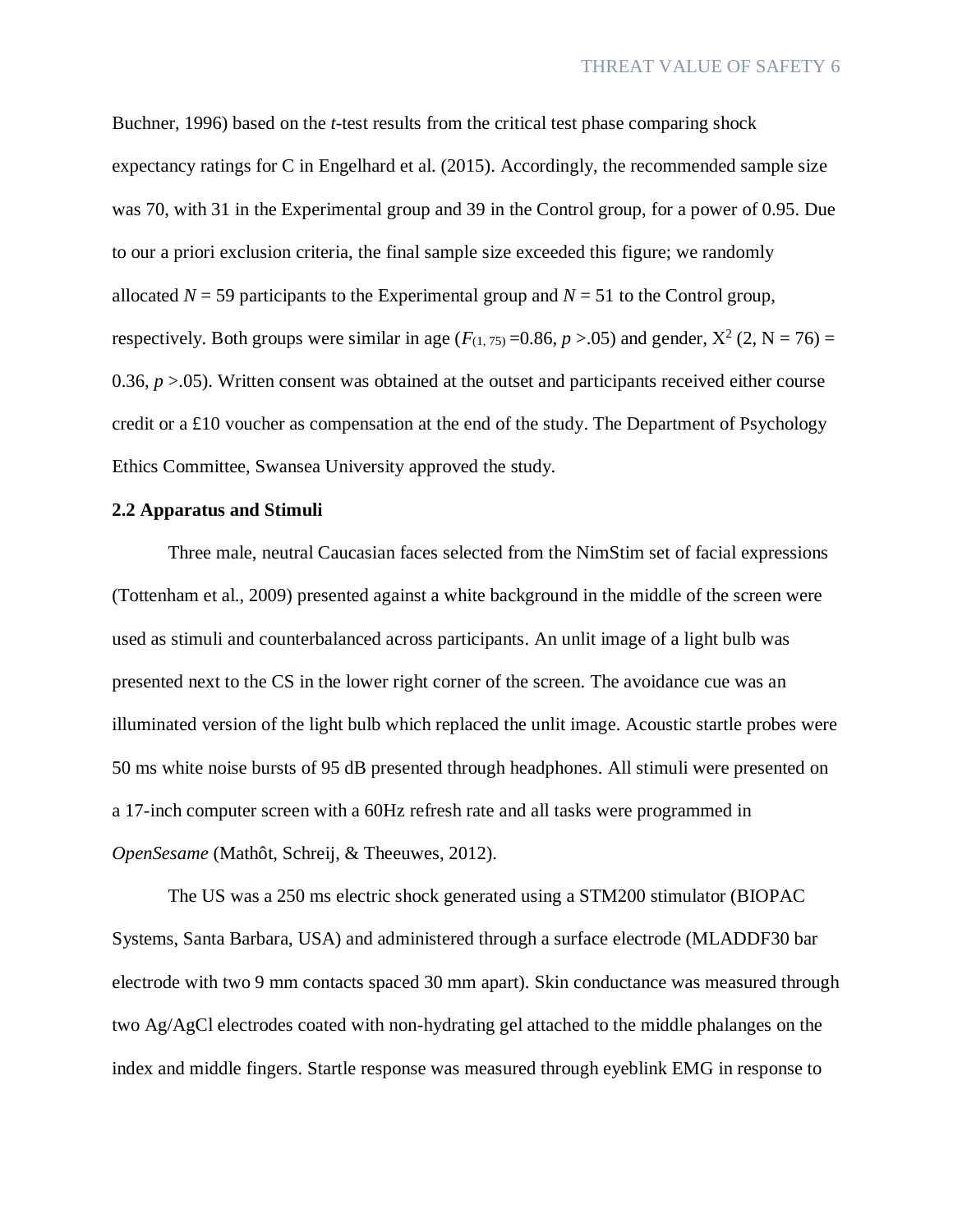the startle probes. The eyeblink reflex was measured through 2, 4 mm  $Ag/AgCl$  electrodes coated with electrode gel. Electrodes were placed approximately 1 cm under the right pupil and 1 cm below the lateral canthus, while a ground electrode was placed on the forehead. Prior to electrode placement, the skin was cleansed with non-alcoholic cleanser. Both SCR and EMG signals were recorded with the MP150 (BIOPAC Systems, Santa Barbara, USA) and sampled at 1000Hz with a notch filter of 10Hz.

#### **2.3 Procedure**

Participants first had the SCR, EMG and shock electrodes attached prior to shock calibration. The current was initially set at 35 mV and increased or decreased in steps of 2.5 mV depending on participants' ratings (the maximum was 100 mV). Participants were instructed to rate the intensity of the shock on a scale from 1 (*'not at all uncomfortable'*) to 5 ('*very uncomfortable'*). When a shock level was rated as 'uncomfortable but not painful' twice consecutively, it was selected for that participant.

Following shock calibration, participants were instructed that on each trial one of the three stimuli would be presented and that if they paid attention, they could work out which one was followed by shock. Participants then received instructions about making the avoidance response and were given two practice trials. Finally, participants were instructed to rate shock expectancy using a visual analogue scale from 0 ('*certain no shock'*) to 100 ('*certain shock'*). The procedure was adapted from Engelhard et al. (2015), with several important differences (Table 1). First, during threat conditioning, B- and C- were presented in equal numbers of trials (four times each). Second, during the Test phase, all three stimuli were presented for 4 trials each. Third, trial durations were extended to 15 s to accommodate both the SCR first interval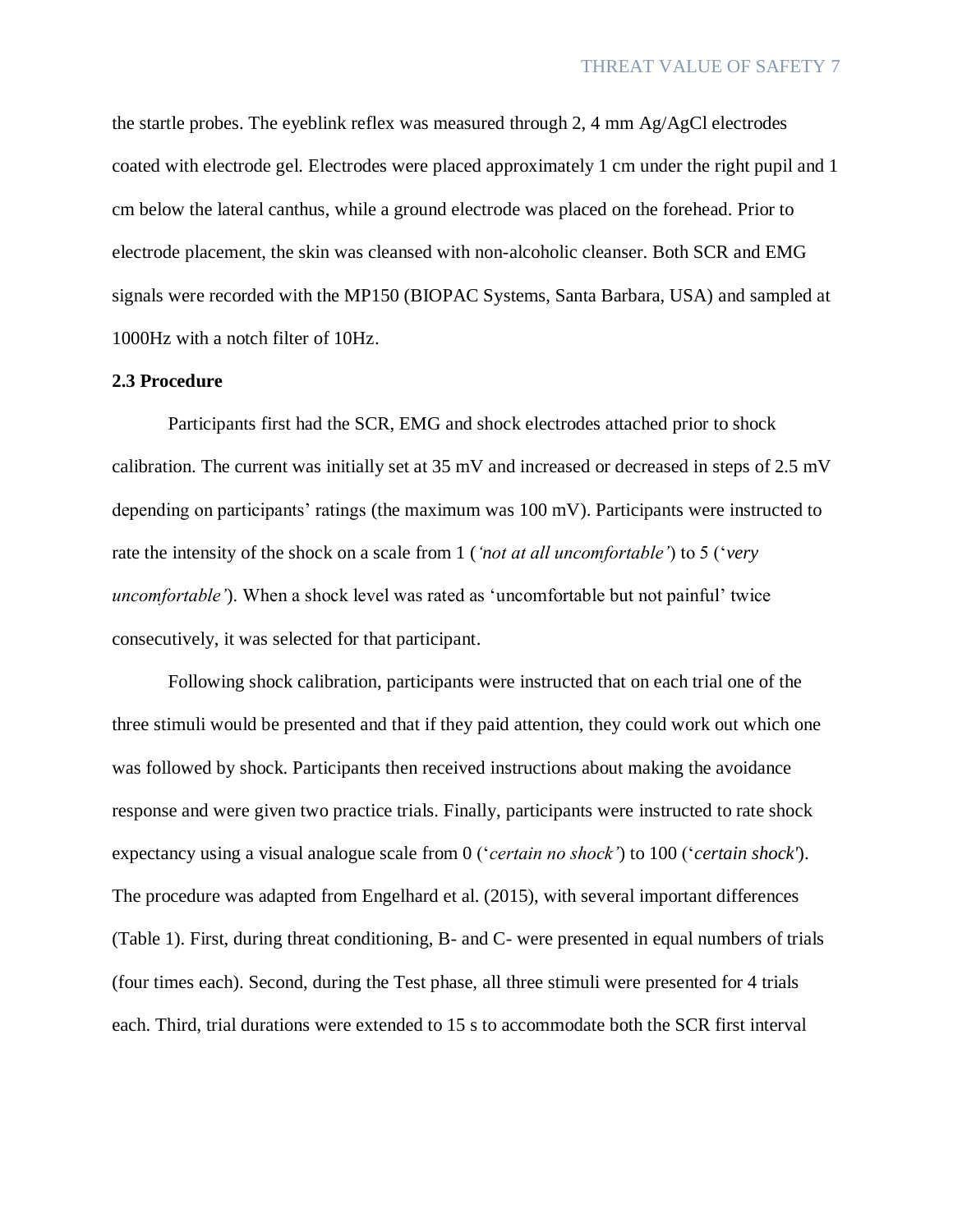response (measured from 0.5-5 s after CS presentation) as well as startle EMG response (which occurred 9-10 s after CS presentation) and trial-by-trial threat expectancy ratings.

# \*\*Insert Table 1 About Here\*\*

The experiment consisted of five phases: *habituation, threat conditioning, avoidance learning, avoidance shift learning* and *test* (Table 1). For all trials in all phases, participants were presented with one CS per trial for 15 s. Startle probes were presented in three out of four trials per CS approximately 9-10 s after CS presentation, while threat expectancy ratings appeared after 11 s of CS presentation and lasted until either a response was made or until CS termination (Figure 2). The ratings scale ('*How likely do you think a shock will follow this trial?'*) consisted of a slider bar with markers, '*Not at all'* and '*Definitely*'. Participants responded by pressing the left mouse button. Inter-trial intervals (ITIs) ranged from 6-10 s, with inter-startle intervals approximately 15 s. Throughout the experiment,  $A_{+}$ ,  $B_{-}$  and  $C_{-}$  trials were presented pseudorandomly to ensure that any trial type was never presented more than twice consecutively.

During *habituation,* eight startle probes were presented on a white background over a period of two minutes. Participants viewed the CSs passively, each once for 10 s and without the US and were then given two practice trials with an image of a sofa to acclimatize to the timing of the light bulb. The remaining phases occurred without interruption.

During *threat conditioning*, participants viewed A+, B-, and C- four times in a pseudorandom order, with each CS presented no more than twice consecutively. All A+ trials were coupled with the US (100% reinforcement), which occurred at CS termination. B- and C- were never followed by the US.

During *avoidance learning*, A+ was presented seven times, while both B- and C- were presented twice in a pseudo-random order. In six out of seven A+ trials, the avoidance cue was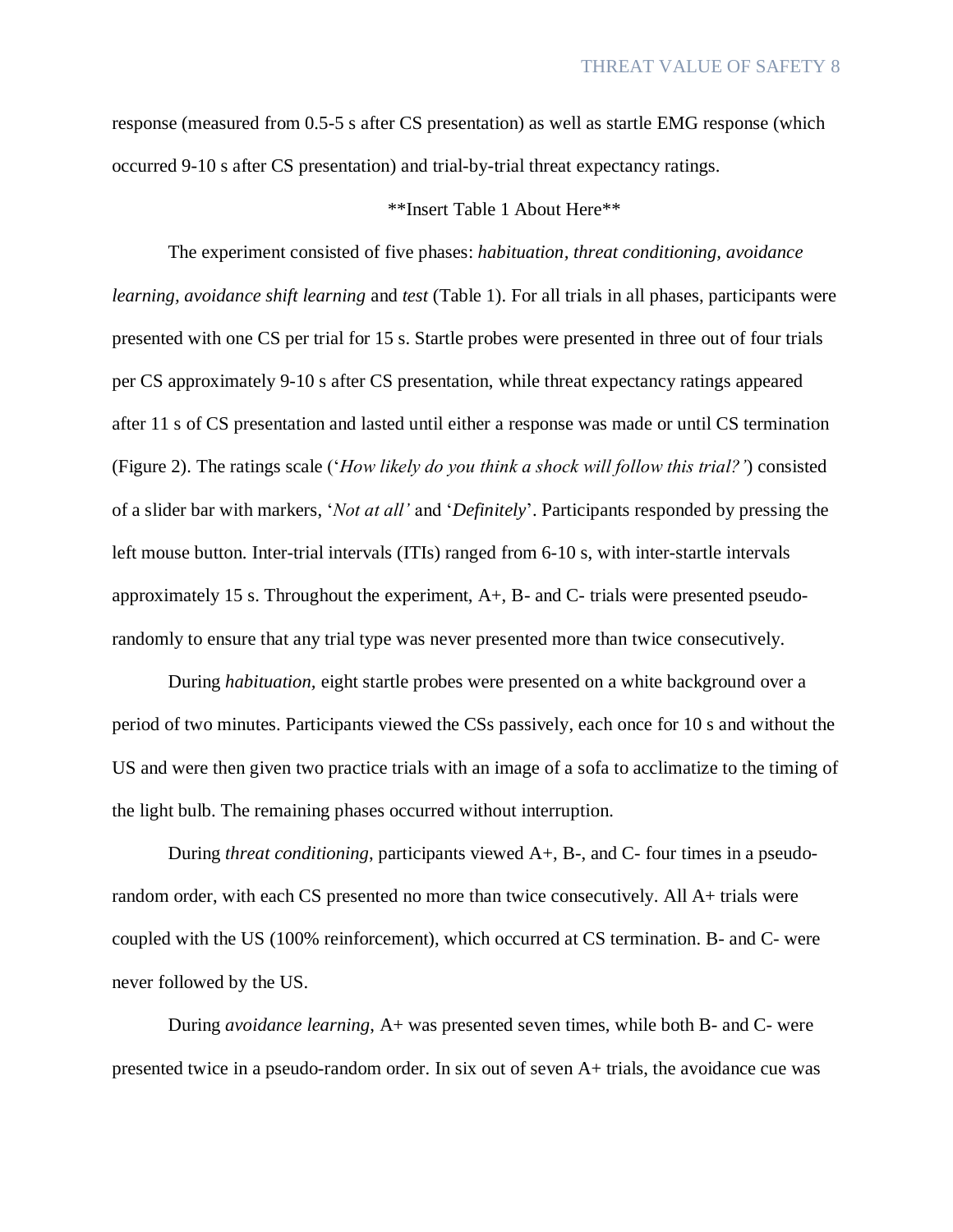presented 5-6 s after CS presentation and was displayed for 3 s. If participants pressed the left mouse button within 3 s, the US was omitted. For one A+ trial, participants were unable to avoid the US to affirm the A+ and US contingency.

During *avoidance shift learning*, C- was presented six times, while both A+ and B- were presented twice in a pseudo-random order. For the Experimental group, the avoidance cue was only presented during C- trials, 5-6 s after stimulus onset and was displayed for 3 s. No shock was presented if participants did not make an avoidance response. For the Control group, no avoidance cue was presented. Thus, the groups differed on the basis of the availability of avoidance for a previously safe cue (C-).

During the *test* phase, A+, B- and C- were presented four times each, with C- shown only after A+ and B- had been presented once. Presentation of either A+ or B- first was random, after which the remaining trials were presented pseudo-randomly.

#### **2.4 Scoring criteria and data analysis**

Following Engelhard et al. (2015), contingency awareness was defined as a higher threat expectancy rating to A+ than B- in the test phase. Unlike Engelhard et al., where separate criteria were applied during avoidance learning and avoidance shift learning, in the current study mastery criterion for both of these phases was set at four successful avoidance responses out of six trials. Participants were excluded from analysis if they were contingency unaware or it they did not meet criterion.

Electrophysiological data was processed using *AcqKnowledge* (BIOPAC Systems, Santa Barbara, USA). Skin conductance responses were calculated as the first peak within 0.5 to 5 s after CS onset. SCR threshold was set at 0.02 µS and responses under the threshold were scores as null responses. Prior to data analysis, SCRs were range-corrected per participant and square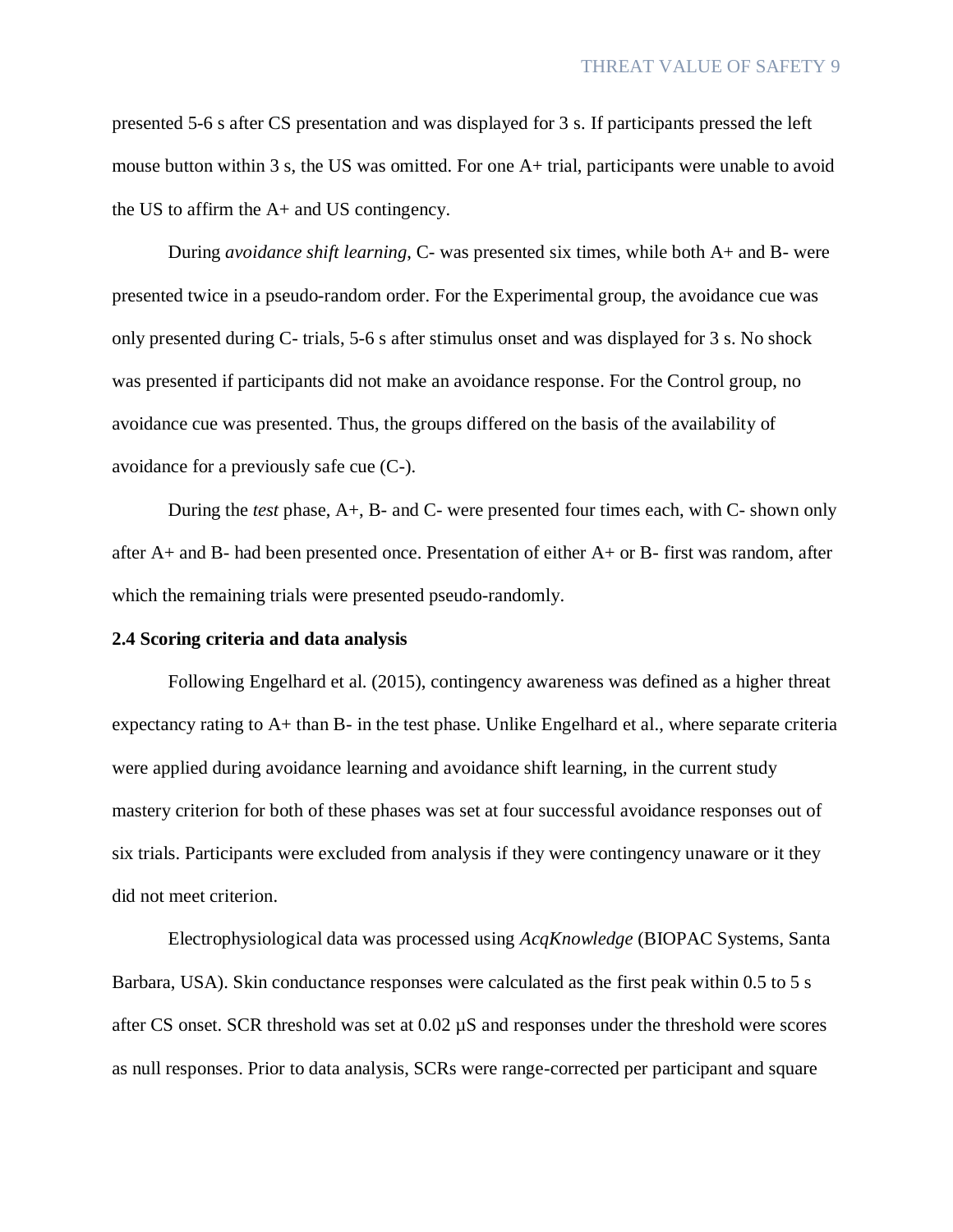root transformed across all phases. Eyeblink data were processed according to established procedures (Blumenthal et al., 2005). The facial EMG signal was band pass filtered (28-500 Hz), rectified and smoothed by applying a 40Hz low-pass filer. Startle magnitude was defined as the amplitude of the highest peak to occur within 25-100 ms after startle probe. Startle data were checked for artefacts such as spontaneous blinks and movement during the analysis window (Klumpers, Morgan, Terburg, Stein, & van Honk, 2015). Baseline artefacts were identified as trials with a standard deviation of baseline activity (75 ms to 0 ms before probe onset) larger than two times the mean standard deviation and artefacts were reported as missing data. Trials that showed a less than 55% increase in standard deviation relative to the 75 ms baseline immediately preceding the response were scored as null responses. Startle data was then converted into *T*scores ( $[Z$ -transformed data x  $10] + 50$ ) to control for individual differences in baseline reactivity.

For statistical analyses, threat expectancy ratings and SCR were blocked per two trials to reduce noise, while startle data was averaged per phase. Single trial analyses of shock expectancy ratings were performed for the first trial during test similar to Engelhard et al. (2015) and for the comparison between the unavoidable  $A+$  trial and the first avoidable  $A+$  trial during avoidance learning. Outcome measures were analyzed for each phase using mixed ANOVAs and Greenhouse-Geisser corrections were applied where sphericity was not met. Bonferroni correction was applied to all post-hoc tests and planned comparisons (alpha was set at .05 throughout). Follow-up comparisons consisted of paired-samples and independent-sample *t*-tests with corrected statistics and degrees of freedom for violations of homogeneity.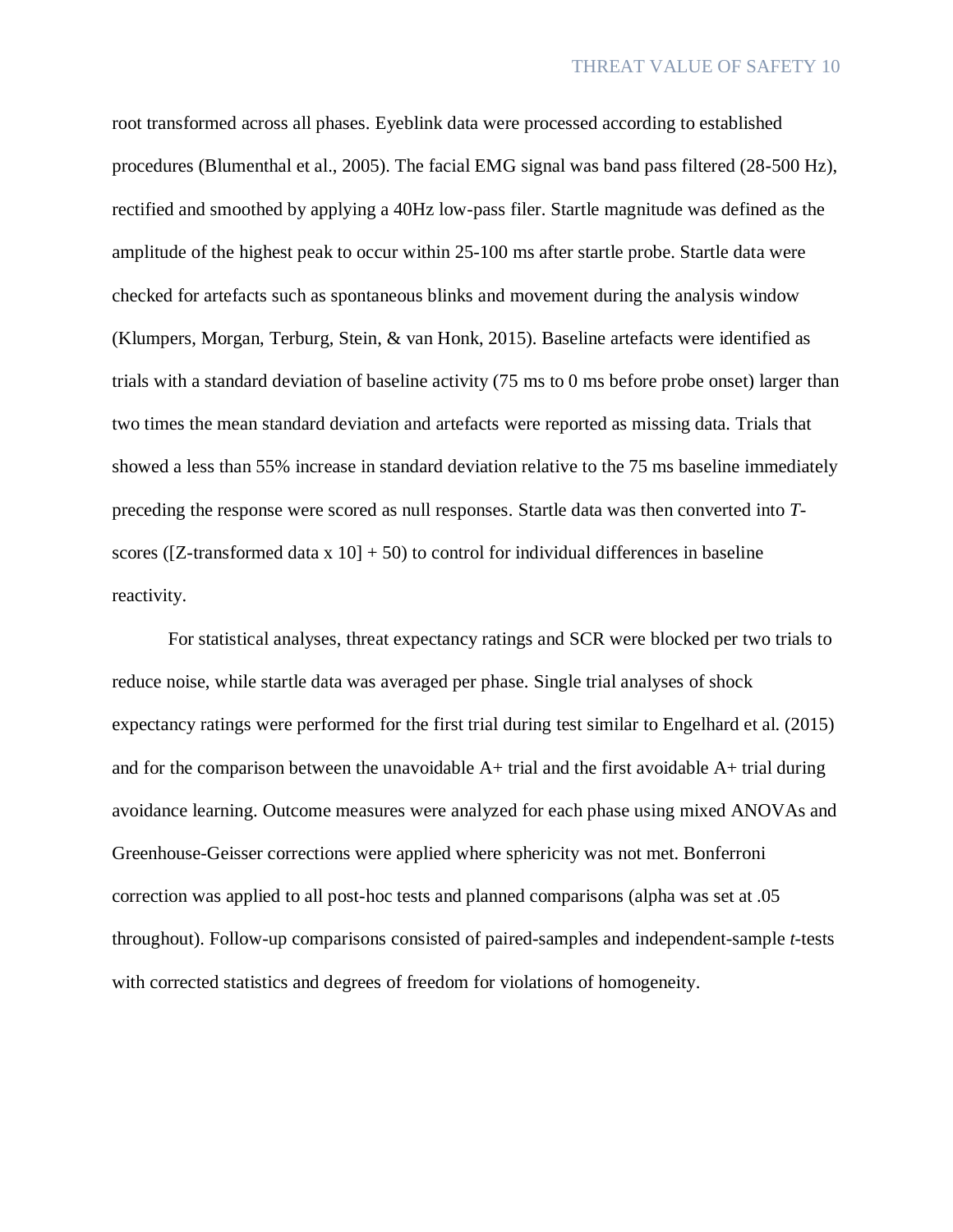# **3. Results**

## **3.1 Inclusion analysis**

Data from 34 participants were excluded as, nine were unaware of the contingency, 11 did not meet avoidance learning criteria and 14 did not meet avoidance shift learning criteria. Further threat expectancy analyses were conducted on the remaining 76 participants (Experimental group: N=37; Control group: N=39). Of the 37 Experimental participants, only 5 did not press on all 6 trials, 1 pressed 4 times, and 4 pressed 5 times during the avoidance shift phase. Engelhard et al. (2015) used a 6/6 mastery criterion to prevent participants from potentially learning that C- did not bear threat. To account for this, we compared mean ratings (and standard deviation) between the two groups  $(6/6: M=23.65, SD=29.70; 4 \text{ or } 5/6: M=30.77,$ SD=33.87) and found similar ratings. Thus, all threat expectancy data was included for analysis.

SCR analyses were conducted on 71 participants (Experimental group: *N*= 36; Control group: *N*= 35) due to technical problems with the physiological data. Finally, eight participants were excluded from startle EMG analyses due to excessive null responses (>95% of all trials, including habituation trials) leaving 63 participants (Experimental group: *N*= 32; Control group: *N*= 31).

\*\*Insert Table 2 and Table 3 About Here\*\*

# **3.2 Threat conditioning**

As expected, 2 (Group) x 3 (CS) x 2 (Trial) mixed ANOVAs confirmed that threat expectancy ratings ( $F_{(1.61, 112)} = 153.7, p < .001, \eta_p^2 = .69$ ) and SCR ( $F_{(2.138)} = 17.39, p < .001, \eta_p^2 = .001$ .20) were significantly different per CS. Threat expectancy (Table 2) and SCR (Table 3) for A+ were significantly higher than for both B- and C-, *p'*s <.001, while C- and B- also did not differ (Figure 1), *p*>.05. The CS x Trial x Group interaction was not significant for either expectancy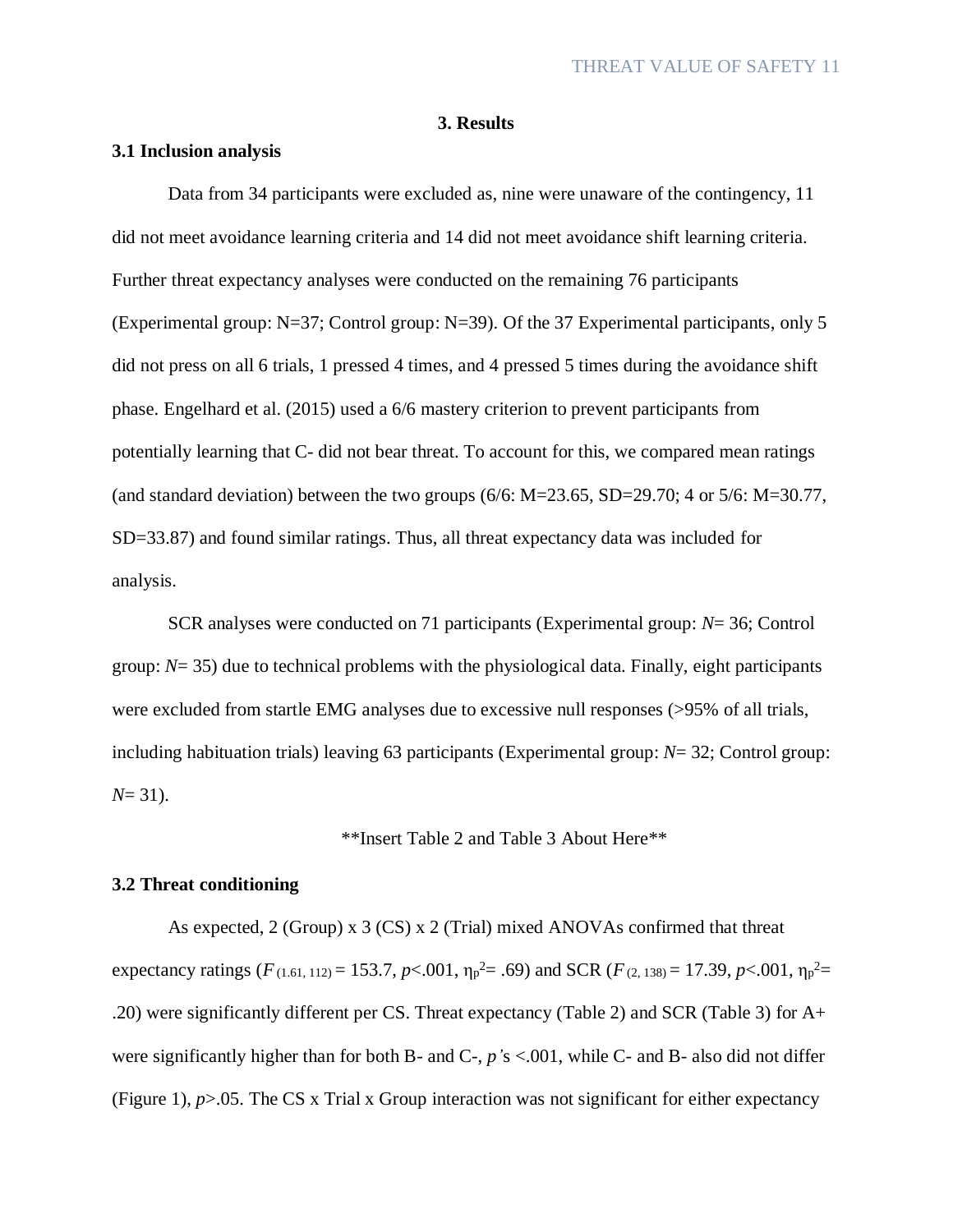(*p*=.45) or SCR (*p*=.27). Startle EMG analyses (Table 3 and Figure 2) revealed differential startle responses  $(F_{(2, 122)} = 9.94, p<0.001, \eta_p^2 = .14)$  for A+, A+ vs. B-, and C-,  $(p's < 0.01)$ , B- vs. C-(*p*>.05). There were no significant group differences (*F'*s<1, *p'*s >.05) and the CS x Group interaction was not significant,  $p = .71$ . Together, these results indicate successful threat conditioning in both groups.

\*\*Insert Figure 1 and Figure 2 About Here\*\*

### **3.3 Avoidance learning**

Threat expectancy for avoided trials was immediately significantly lower in the single avoidable trial compared to the unavoidable A+ trial  $(F_{(1, 64)} = 32.03, p < .001, \eta_p^2 = .33)$  and continued to decline in a linear trend ( $F_{\text{trial}(1, 74)} = 63.97$ ,  $p < .001$ ,  $\eta_p^2 = .46$ ) (see Figure 1A and Table 2). SCR for A+ also declined over time ( $F$ <sub>Trial (1, 69)</sub> =16.06,  $p$ <.001,  $\eta_p^2$ = .19) (see Figure 1B). Groups did not differ in A+ threat expectancy, SCR and startle EMG (*F*'s <1, *p*'s>.05) and there were no significant interactions (*p*'s >.05). Furthermore, pairwise comparisons showed that there were no significant group differences for B- and C- in threat expectancy  $(B - : t(74) = 0.06$ , *p*>.05; C-: *t*(61.67)= 1.99, *p*>.05) and SCR (B-: *t*(69) = 1.11, *p*>.05; C-: *t*(69)= 0.34, *p*>.05), showing similar avoidance learning across both groups.

# **3.4 Avoidance shift learning**

A 2 (Group) x 3 (Trial) mixed ANOVA for threat expectancy of C- revealed a significant main effect of Trial ( $F$  (1.35, 99.70) = 11.67,  $p$ <.001,  $\eta_p^2$  = .14), but only a trend level effect of Group  $(F_{(1, 74)} = 3.35, p = .07)$  (Figure 1 and Table 2). There were no significant trial x group interactions  $(p's > .05)$ . Planned comparisons revealed non-significant but trend level higher threat expectancy for C- during the first trial block for the Experimental group compared to the Control group, (*p*=.06). Skin conductance analyses for C- revealed a significant main effect of Trial (*F*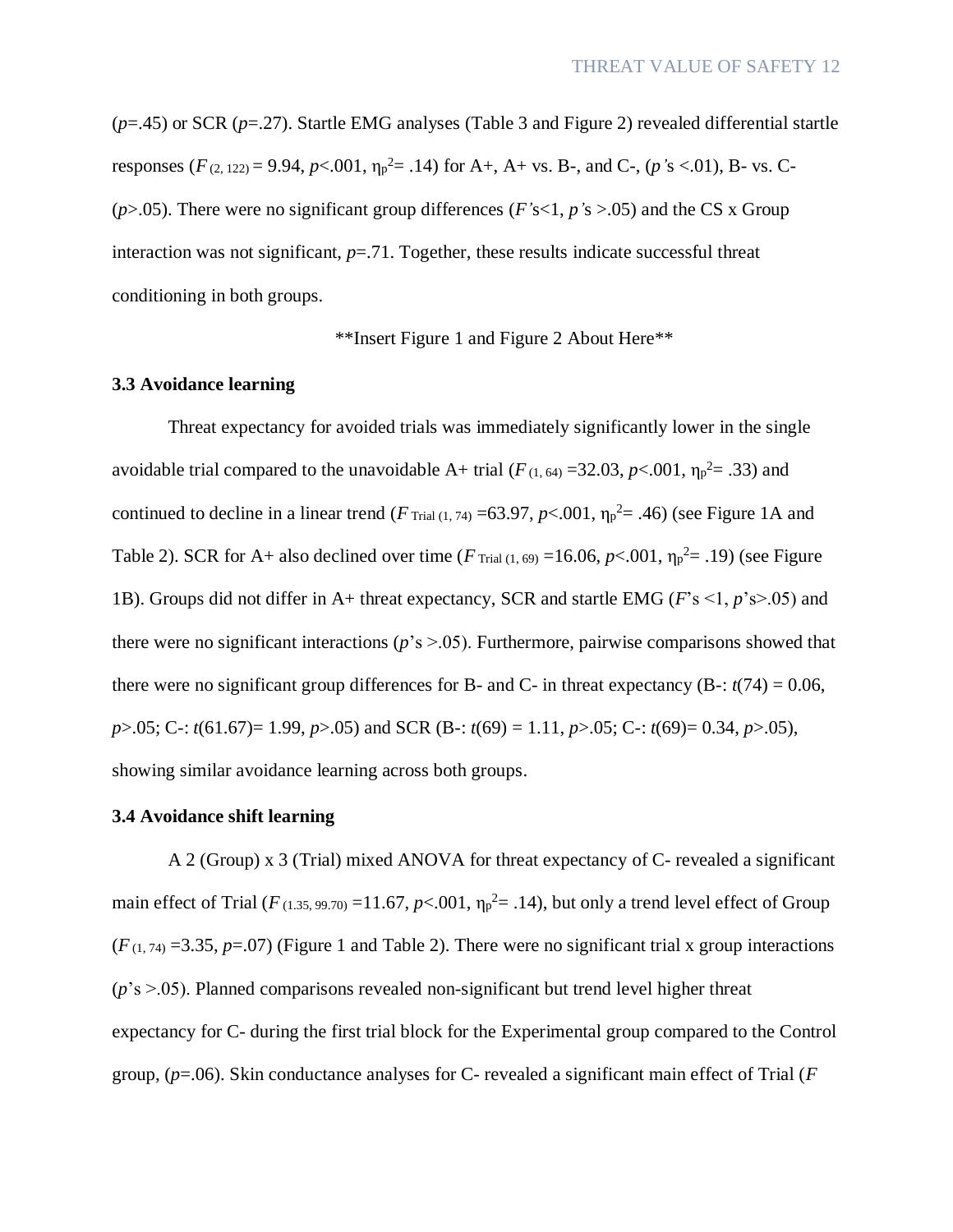$(1.60, 110.5) = 9.75, p < .001, \eta_p^2 = .12$ , but no effect of Group (*F*>1, *p*<.05). Planned comparisons revealed only a marginal difference during the last trial block between the Experimental group and the Control group in the avoidance shift learning phase (*p*=.05). There were no differences in startle EMG for C- (*t*(61) =1.24, *p*>.05) (Figure 2).

# **3.5 Test**

A 2 (Group) x 3 (CS) mixed ANOVA was conducted using only the first A+, B- and Ctrials during the test phase. Crucially, there was a significant Group x CS interaction ( $F_{(1.55, 109.7)}$ ) =6.04, *p*<.01,  $η<sub>p</sub><sup>2</sup> = .08$ ) as well as significant main effects of Group (*F* (1, 71) = 5.71, *p*=.02,  $η<sub>p</sub><sup>2</sup> = .07$ ) and CS ( $F_{(1.55, 109.7)} = 372.1, p < .001, \eta_p^2 = .84$ ) in threat expectancy (Figure 1 and Table 2). Planned comparisons further revealed that expectancy for A+ was higher than both B- and C-. The Experimental group had higher expectancy for C- and B- than the Control group (*p'*s<.01), while the Control group made similar ratings for B- and C- (*p*>.05).

The 2 (Group) x 3 (CS) x 2 (Trial) mixed ANOVA using two binned trials of  $A_+$ , B- and C- revealed similar results. There was a significant Group x CS interaction  $(F_{(1,31, 95.81)} = 3.97$ , *p*=.02,  $\eta_p^2$ =.05) as well as significant main effects of Group (*F*(1, 73) =6.71, *p*=.01,  $\eta_p^2$ =.08) and CS ( $F_{(1,31, 95.81)} = 555.8, p < .001, \eta_p^2 = .88$ ). The Group x CS x Trial interaction for threat expectancy, however, approached significance  $(F_{(1.71, 125.19)} = 3.00, p = .06)$ , while the trial x group and CS by trial interactions were non-significant (*p*'s>.05). Planned comparisons revealed similar results during trial block one to the single trial comparison. That is, expectancy for A+ was significantly higher than B- and C-, while B- and C- also differed in the Experimental group (*p*'s<.01) but did not differ within the Control group (*p*>.05). Trial block two showed that threat expectancy for C- for the Experimental group was only trend level different from the Control group ( $p=0$ ) and did not differ from B- ( $p>0$ ). Surprisingly, ratings for B- were significantly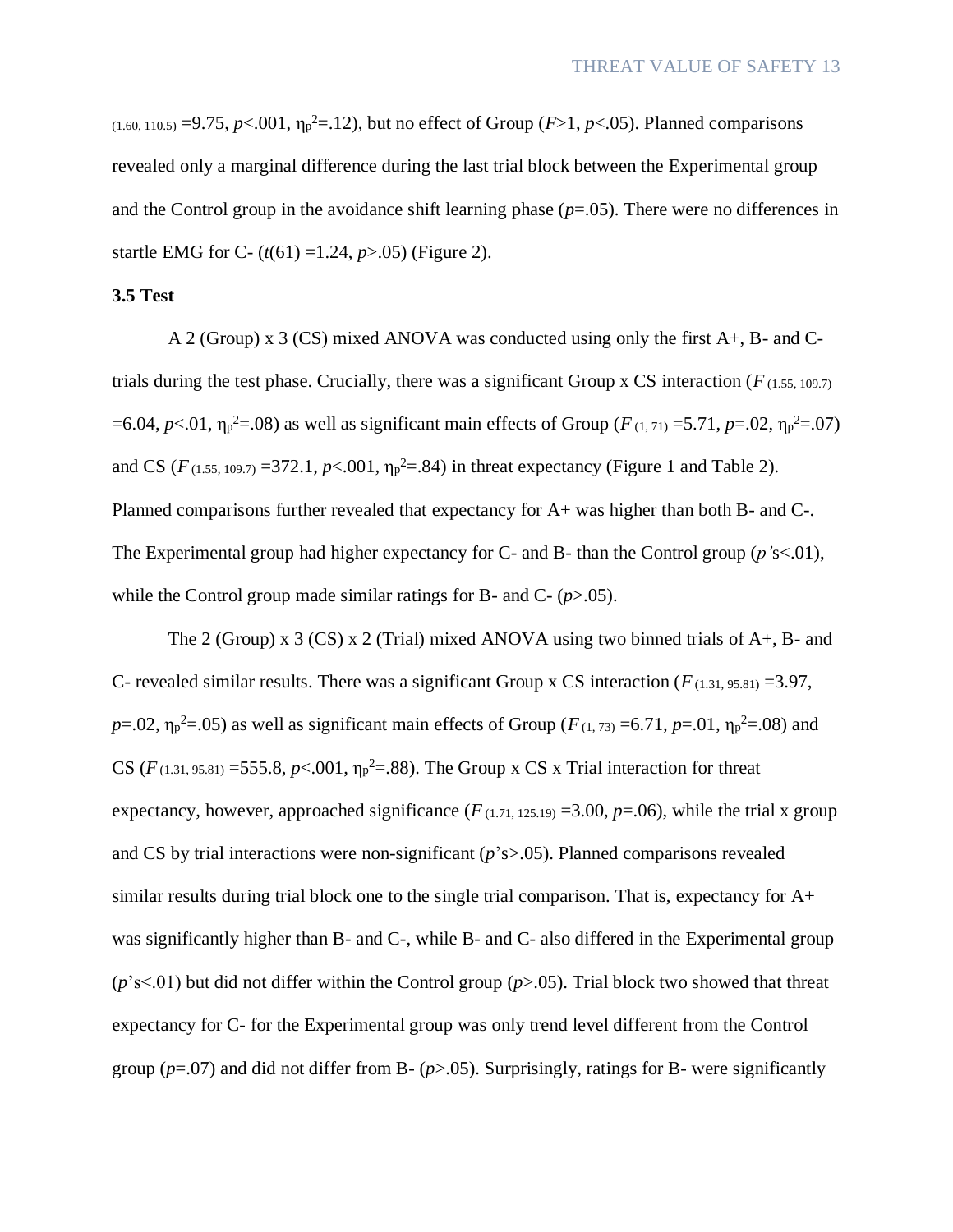higher in the Experimental group than in the Control group ( $p=0.02$ ). Expectancy for A+ remained significantly higher than both B- and C-  $(p's<01)$ . Together, this indicates that the Experiment al group's higher threat expectancy for C- did not persist over time and that expectancies for B- and C- were generally higher throughout the test than in the Control group (Table 2).

SCR analyses did not show any significant main effects or interactions (*F*'s <2.31, *p*'s>.05). Planned comparisons showed that SCRs on A+ trials were not significantly higher than on B- and C- trials (*p*'s>.05). There was also no SCR difference in C- and B- trials between the groups  $(p's > 0.05)$ .

Startle EMG data did, however, show a significant main effect of CS ( $F_{(1.96, 121, 7)} = 18.07$ ,  $p$ <.001,  $\eta_p^2$ =.23). Post hoc analyses showed that startle responses were significantly higher in A+ trials than B- and C- indicating fear potentiated startle across both groups (Figure 2 and Table 3).

# **3.6 Avoidance shift learning vs. Test**

To investigate whether the removal of the avoidance cue during Test was responsible for the increase in C- threat expectancy ratings, a 2 (Group) x 3 (CS) x 2 (Phase) mixed ANOVA was conducted using the last trial block during Avoidance shift learning and the first trial block of Test. There was a significant interaction of Group x CS x Phase  $(F_{(1.194, 141.23)} = 4.74, p=0.01$ ,  $\eta_p^2 = 0.06$ ). Follow up planned comparisons showed that for both groups, ratings for A+ and B- did not significantly differ between the avoidance shift learning and test (*p*'s<.05). C- threat expectancy, however, significantly increased in the Experimental group from avoidance shift learning to test  $(p<.001)$ , but not in the Control group  $(p>.05)$ .

#### **3.7 Avoidance learning vs. Test**

To investigate the general effect of the avoidance shift learning phase on shock expectancy ratings for the safety stimuli, a 2 (Group) x 2 (CS) x 2 (Phase) mixed ANOVA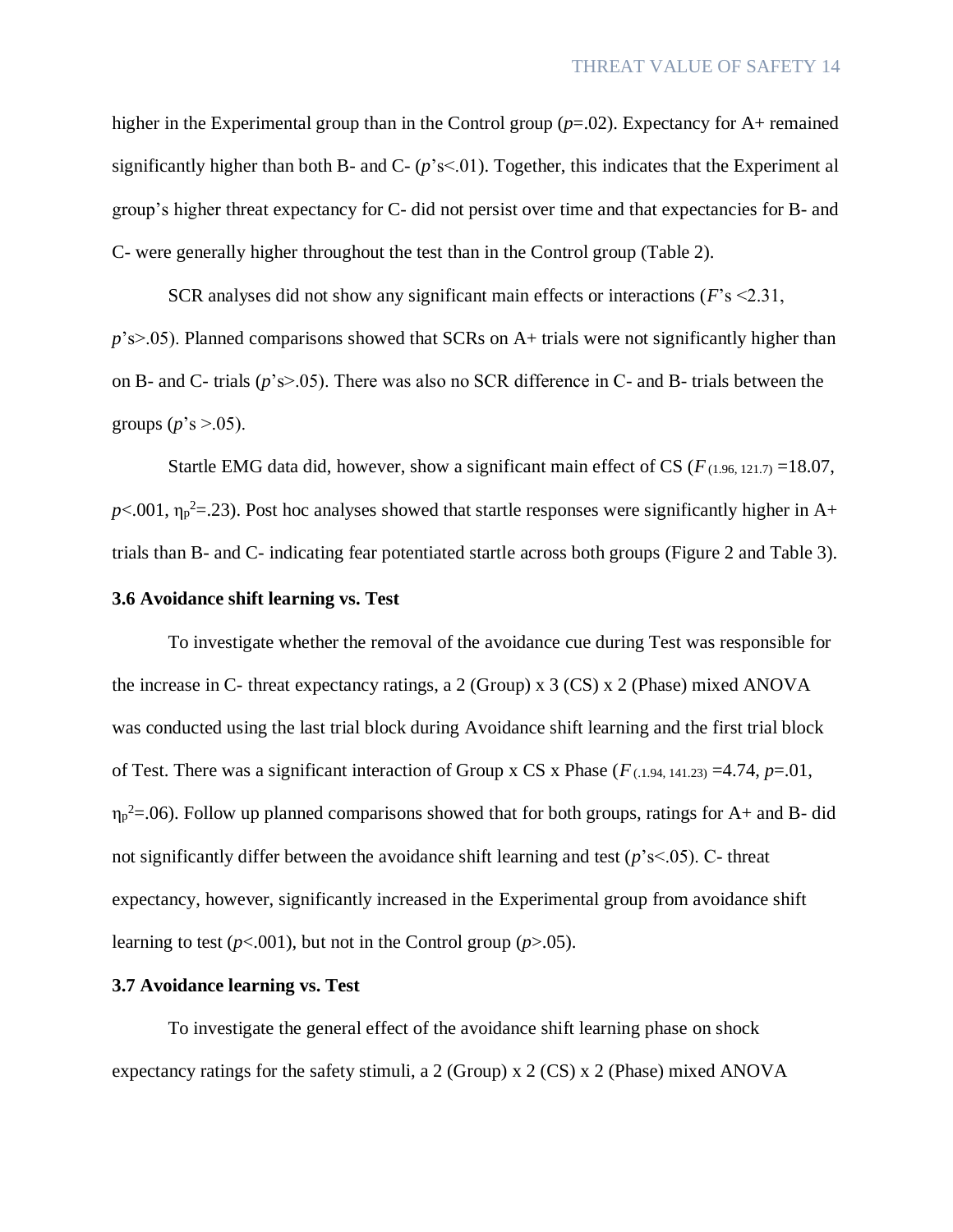comparing the Avoidance learning phase block to the first trial block during Test. There was no significant Group x CS x Phase interaction  $(F_{(1, 73)} < 1, p > .05)$ , however the Group x Phase interaction was significant  $(F_{(1,31, 95.81)} = 4.49, p = .04, \eta_p^2 = .06)$ . Planned comparisons showed that threat expectancy ratings for both B- and C- did not change from Avoidance learning to Test in the Experimental group (*p*'s>.05) but decreased in Test in the Control group (*p*'s<.05). Similar to Engelhard et al.'s (2015) finding, avoidance of C- seemed to not only maintain pre-existing threat for that cue, but also for B-.

## **3.8 Shift learners vs. non-shift learners**

During avoidance shift learning, 14 participants were excluded as they did not meet the learning criteria. Explorative tests yielded no differences in threat expectancy for the CSs or anxiety about receiving shocks (all  $t(49)$ 's <1,  $p$ 's>.05).

#### **4. Discussion**

The aim of the present study was to replicate Engelhard et al. (2015) with methodological changes consisting of equal numbers of stimulus presentations, the inclusion of SCR and startle EMG measures, ecologically valid stimuli, and an extended test phase. During threat conditioning, C- was successfully conditioned as a safety cue, as threat expectancy, SCR and startle EMG were similar to B-, and both were significantly lower than A+. Furthermore, all measures of B- and C- did not differ during avoidance learning across groups. In line with the original findings, we observed significantly higher threat expectancy for C- in the Experimental group during the first trial of the Test phase compared to both C- and B- in the Control group. Expectancy ratings for A+ and B- did not differ across groups, and there was no difference between B- and C- in the Control group. Higher threat expectancy towards C- in the Experimental group did not persist as ratings for C- did not differ from B- in later test trials and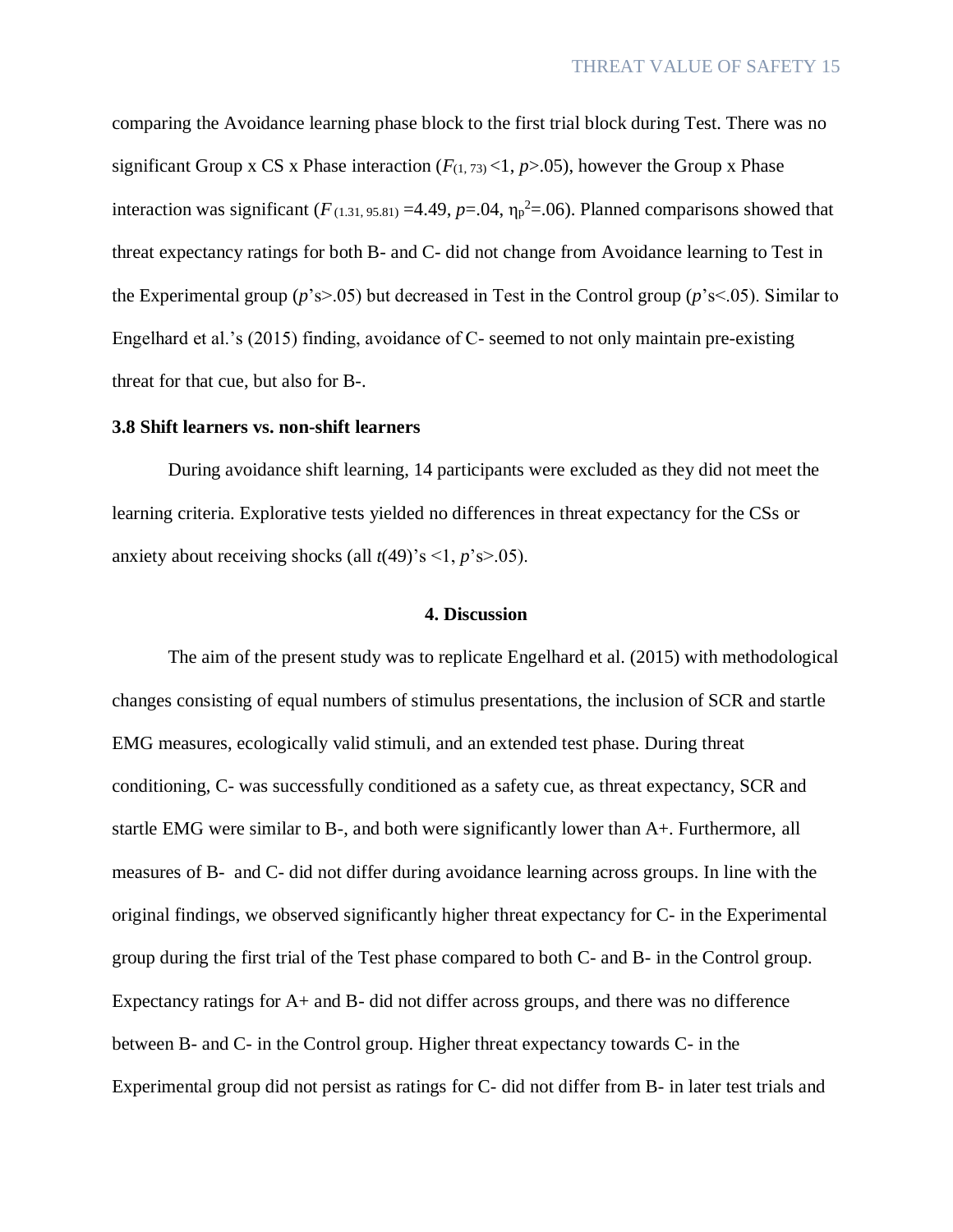was only marginally higher than C- in the Control group. Threat expectancy for B- was significantly higher between the groups (and remained high for both B- and C- in the Experimental group compared to the Control group). Furthermore, threat expectancy for C- in the Experimental group significantly increased from Shift learning to the Test phase, indicating that the removal of the avoidance cue was responsible for the observed increase in expectancy ratings. In the Experimental group, both SCR and startle measures were undifferentiated for both B- and C- and no group differences were found. Furthermore, comparisons between the safety stimuli pre-and post-avoidance shift phase showed that both B- and C- retained similar levels of threat post-avoidance shift phase for participants in the Experimental group, while there was a significant decrease in threat expectancy for both B- and C- in the Control group.

The present study confirmed that, following avoidance availability and its subsequent removal, perceived low-level threat is not only maintained for the conditioned safety stimulus, but also spreads to other, unambiguously safe, stimuli (Engelhard et al., 2015). A prior learning history that includes the opportunity to engage in avoidance thus not only maintains the threatvalue of previously safe stimuli but also increases generalized threat perception. Such findings indicate that the (over-)judicious use of safety behaviors in exposure-based treatment for excessive threat-avoidance should be closely monitored (Blakey & Abramowitz, 2016; Meulders, Van Daele, Volders, & Vlaeyen, 2016).

There are three potential explanations for how avoidance may have maintained the threat value of the safety cues during the test phase. First, avoidance responding in the presence of Cin the Experimental group may have blocked participants from learning that C- was never followed by the US. During the avoidance shift phase, participants may have attributed the absence of shock to avoidance, effectively providing protection from extinction by blocking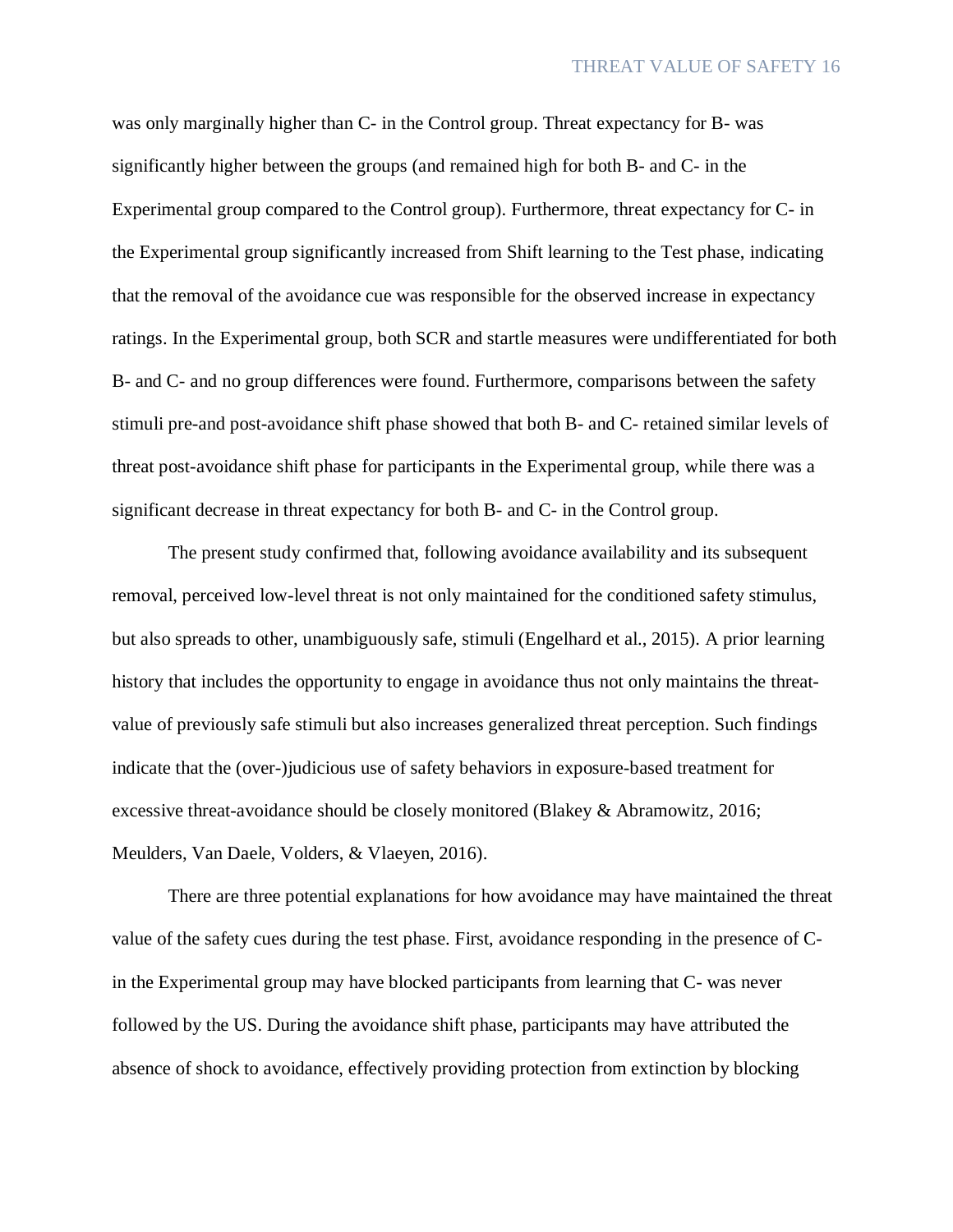safety learning towards C- (Lovibond et al., 2009). This maintenance of pre-existing threat perception assumes that threat perception towards C- was sufficiently established prior to Avoidance shift learning to warrant avoidance. Although threat conditioning was successful, it is possible that residual, perceived threat value remained high enough to warrant avoidance responding. While protection from extinction may explain Experimental participants' higher threat expectancy towards C- , it does not explain the maintenance of threat expectancy in B- in the latter trials of the Test phase since B- was presented equally and without any avoidance availability in both groups.

Second, performing the avoidance response in the presence of C- may have led to retroactive threat inference. As Engelhard et al. (2015) suggested, performing safety behaviors in a safe context can lead to increased threat perception or 'behavior as information' effects (Gangemi et al., 2012; van den Hout et al., 2014). That there would be any avoidance behavior at all despite learning that C- was paired with the absence of shock, was perhaps not unexpected. Even when explicitly stated that no shock would occur during CS-, avoidance still occurred (Lommen, Engelhard & van den Hout, 2010; Xia, Dymond, Lloyd & Vervliet, 2017). Avoidance here may have led to a form of cognitive dissonance which participants sought to reduce via threat expectancy (Uijen et al., 2017). Similar to protection of extinction, however, this explanation also cannot account for the maintained threat expectancy for B- in Experimental participants.

Finally, generalization from perceptual similarity of our CS+ may have led to a reduced spread of the excitatory properties of CS+ to both CS-. Haddad, Pritchett, Lissek and Lau (2012) have shown that threat perception may unintentionally generalize from a face CS+ to another face CS- based on perceptual similarity. It is unclear, however, if the generalization seen in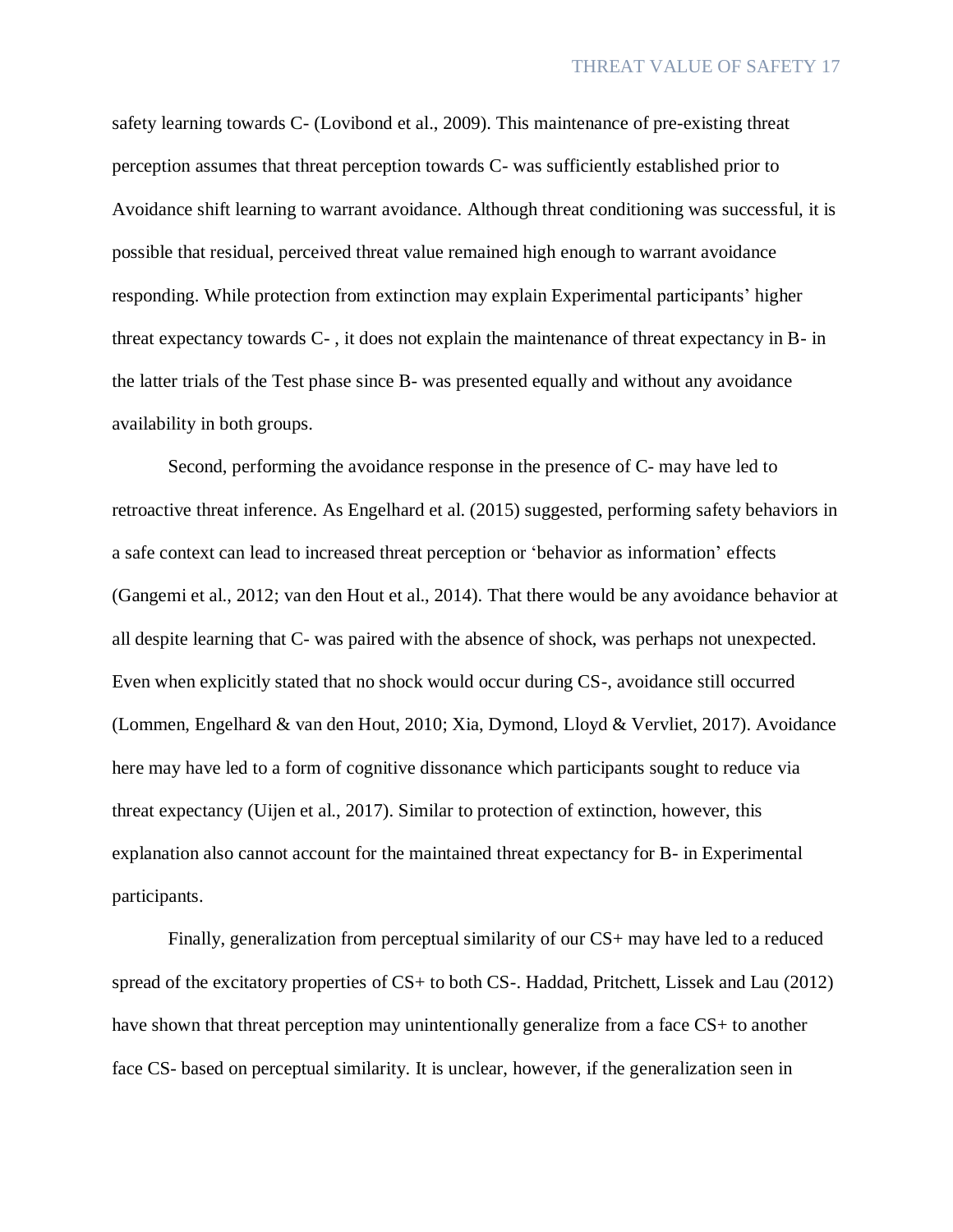Haddad et al. can only be attributed to perceptual similarity; both CS-s were categorically dissimilar as well, which may have also facilitated category/non-category related fear generalization (Dymond, Dunsmoor, Vervliet, Roche & Hermans, 2015). In the present study, it is unlikely that perceptual generalization alone influenced threat perception as threat perception of B- and C- remained low in Control participants. Therefore, the maintenance of threat perception towards B- and C- may have been the result of a combination of perceptual generalization and either protection from extinction or behavior as information effects.

Future research should investigate the effect of methodological factors on the rate of avoidance shift learning. For example, avoidance shift learning may be less effective given a more perceptually dissimilar CS- or when the safety context is made explicitly clear by removing shock electrodes (Gillan et al., 2014). Avoidance may serve various functions, and it follows that accurately determining which function it serves has important implications for therapeutic success (Treanor & Barry, 2017). Furthermore, in both the present study and Engelhard et al. (2015), there was a high proportion of participants (27% and 28%, respectively) who did not successfully acquire avoidance shift learning. Further research is needed to reduce attrition, perhaps through the addition of a response-produced safety signal (Crawford & Masterson, 1978). Avoidance shift learning may also be influenced by individual differences. While explorative tests yielded no differences between participants who did or did not shift their avoidance behavior to C-, this may be partly attributed to low and unequal sample sizes. Given that deficiency in safety learning is a hallmark trait for anxious individuals (Craske, Treanor, Conway, Zbozinek & Vervliet, 2014; Duits et al., 2015), the awareness that shifting avoidance behavior is necessary may be an indicator of anxiety resilience. Finally, it has been suggested that safety behaviors can increase the perceived threat level of safety cues (Engelhard et al.,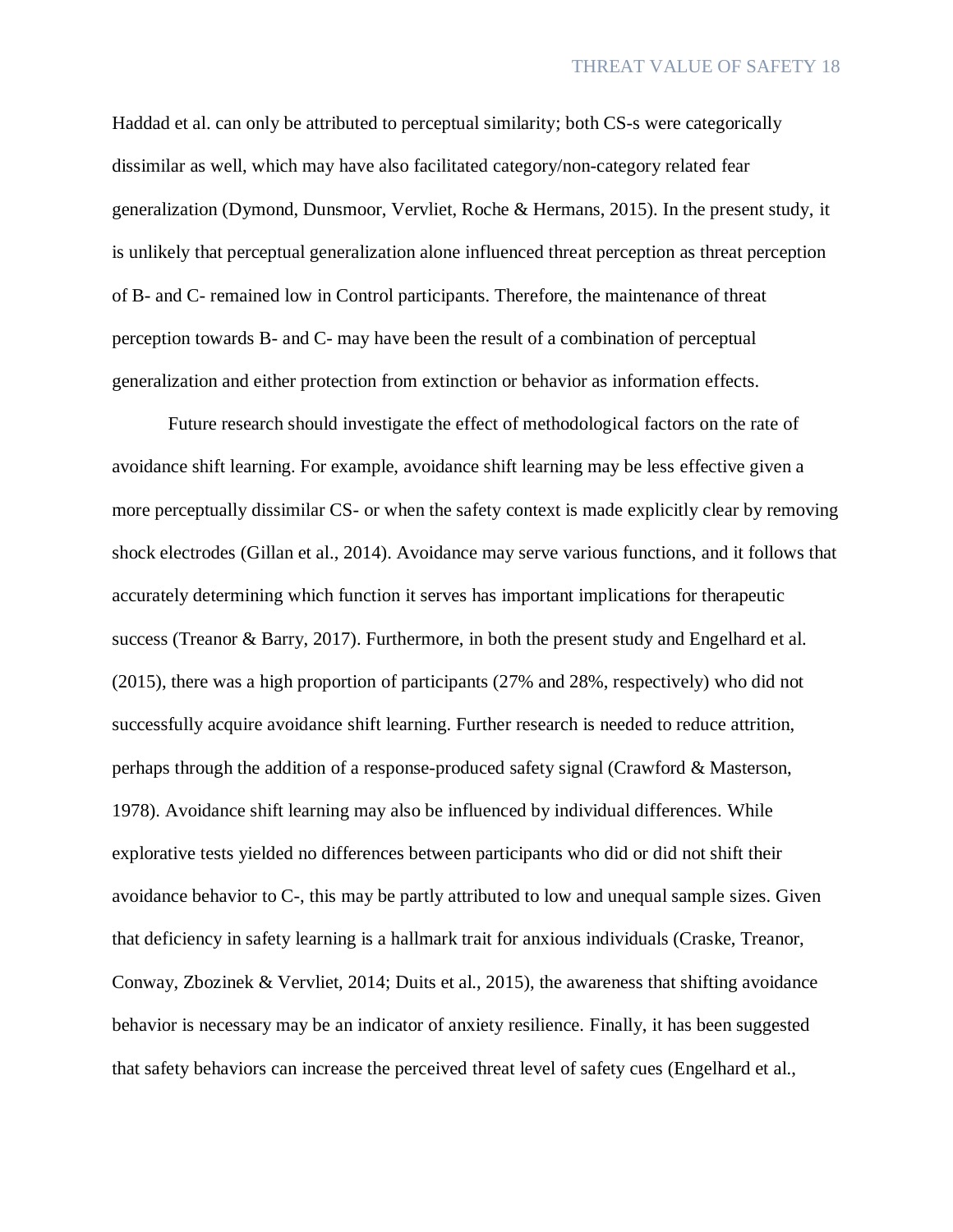2015; van den Hout et al., 2014; van Uijen & Toffolo, 2015). The present study, as well as Engelhard et al., instead found that low-level threat was maintained. To date, the increase in threat level following use of safety behaviors is limited to clinical research (Gangemi et al., 2012; van den Hout et al., 2014; van Uijen & Toffolo, 2015). Further laboratory-based treatment research is needed to test the commonly held clinical assumption that safety behaviors increase threat value.

A limitation was the absence of significant SCR or startle responding during the test phase, which may be related to habituation. Startle responding is however less influenced by cognitive processes (Hamm & Weike, 2005) and the significant results for A+ during the Test indicates that the maintained threat value of B- and C- in the Experimental group was not motivated by implicit, automatic fear.

In conclusion, the present study confirms that perceived threat value increases following the removal of low-cost avoidance for a known safety stimulus, which may maintain fear and thereby impair safety learning.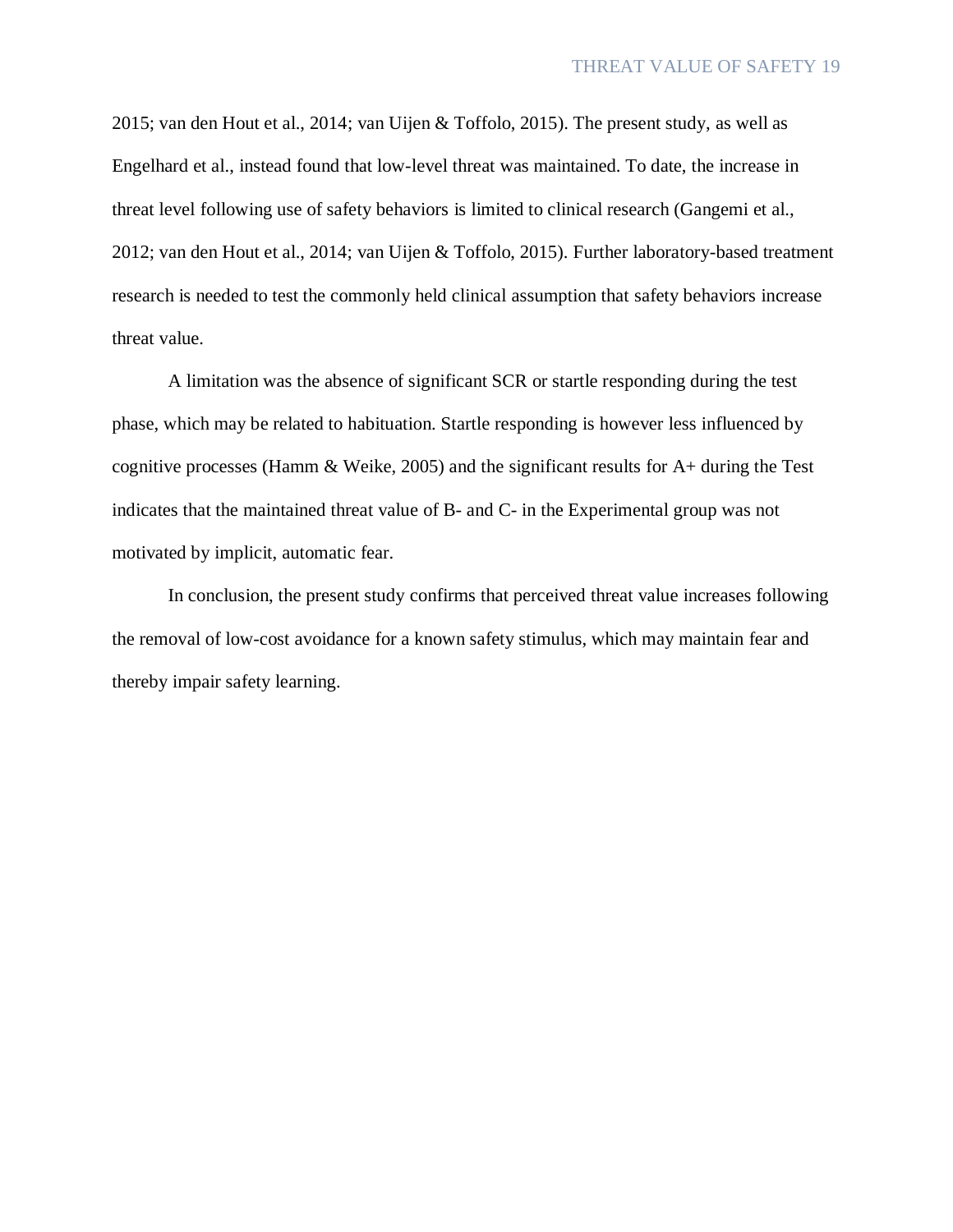#### **5. References**

- Barlow, D. H., Raffa, S. D., & Cohen, E. M. (2002). Psychosocial treatments for panic disorders, phobias, and generalized anxiety disorder. In P.E. Nathan & J.M. Gorman (Eds.), *A guide to treatments that work* (pp. 301-335). Oxford University Press, New York.
- Blakey, S. M., & Abramowitz, J. S. (2016). The effects of safety behaviors during exposure therapy for anxiety: Critical analysis from an inhibitory learning perspective. *Clinical Psychology Review, 49,* 1-15. doi:10.1016/j.cpr.2016.07.002
- Blumenthal, T. D., Cuthbert, B. N., Filion, D. L., Hackley, S., Lipp, O. V., & Van Boxtel, A. (2005). Committee report: Guidelines for human startle eyeblink electromyographic studies. *Psychophysiology*, *42*, 1-15. doi: 10.1111/j.1469-8986.2005.00271.x.
- Boddez, Y., Baeyens, F., Hermans, D., & Beckers, T. (2014). A learning theory approach to anxiety disorders: Human fear conditioning and the added value of complex acquisition procedures. In P. Emmelkamp, & T. Ehring (Eds*.), International Handbook of Anxiety Disorders: Theory, Research and Practice* (pp. 85-104). Wiley-Blackwell.
- Bouton, M. E. (2004). Context and behavioral processes in extinction. *Learning & Memory, 11*, 485–494.
- Craske, M. G., Treanor, M., Conway, C. C., Zbozinek, T., & Vervliet, B. (2014). Maximizing exposure therapy: an inhibitory learning approach. *Behaviour Research and Therapy, 58*, 10-23. doi:10.1016/j.brat.2014.04.006
- Crawford, M., & Masterson, F. (1978). Components of the flight response can reinforce barpress avoidance learning. *Journal of Experimental Psychology, 4,* 144–151.
- Dawson, M. E., & Schell, A. M. (1985). Information processing and human autonomic classical conditioning. *Advances in Psychophysiology, 1*, 89–165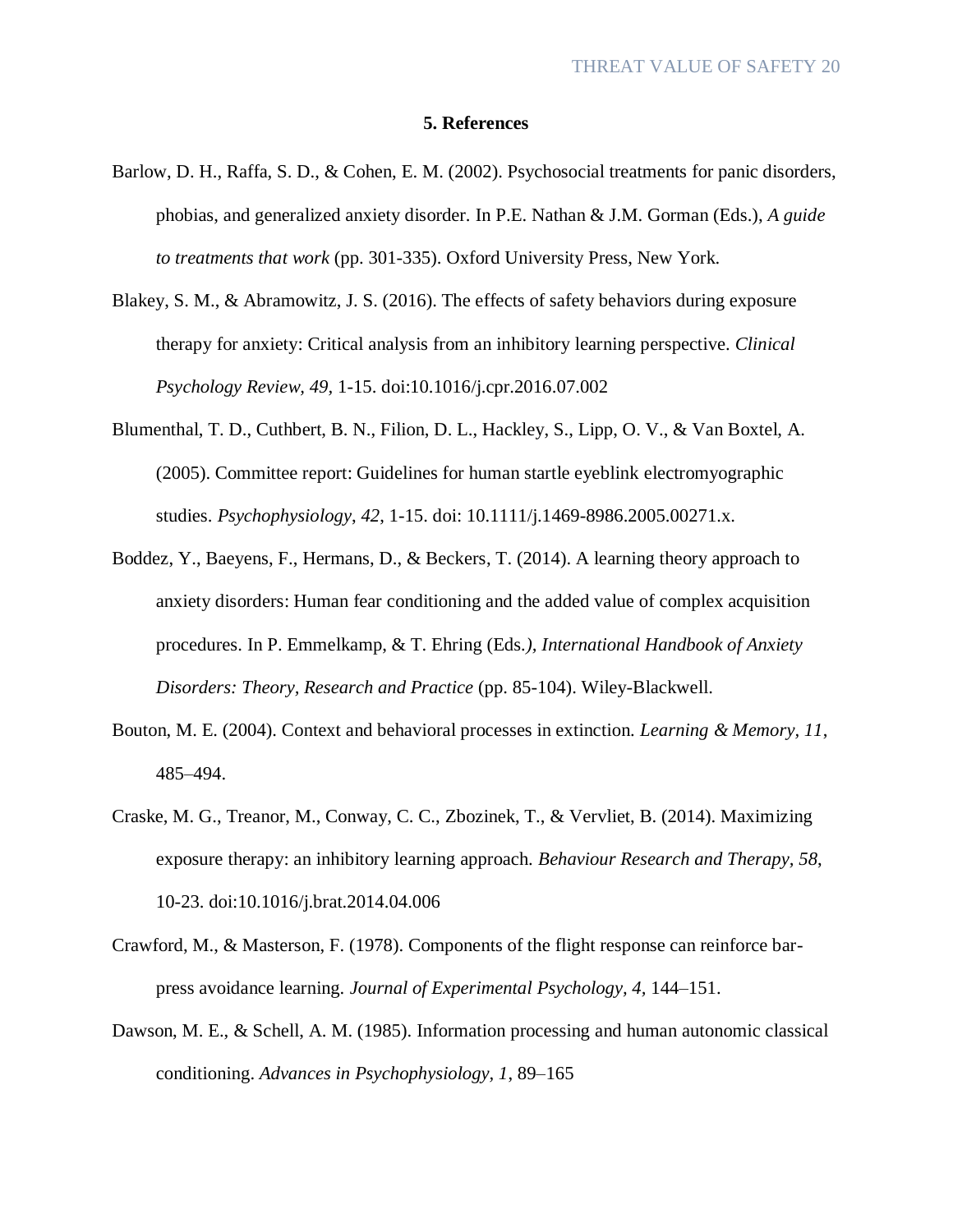- De Houwer, J., Crombez, G., & Baeyens, F. (2005). Avoidance behavior can function as a negative occasion setter. *Journal of Experimental Psychology: Animal Behavior Processes, 31*, 101-106.
- Duits, P., Cath, D. C., Lissek, S., Hox, J. J., Hamm, A. O., Engelhard, I. M., van den Hout, M., & Baas, J. M. P. (2015). Updated meta-analysis of classical fear conditioning in the anxiety disorders. Depression & Anxiety, 32, 239-253.
- Dymond, S., Dunsmoor, J. E., Vervliet, B., Roche, B., & Hermans, D. (2015). Fear generalization in humans: Systematic review and implications for anxiety disorder research. *Behavior Therapy*, *46*, 561-582. doi: 10.1016/j.beth.2014.10.001
- Engelhard, I. M., van Uijen, S. L., van Seters, N., & Velu, N. (2015). The effects of safety behavior directed towards a safety cue on perceptions of threat. *Behavior Therapy, 46,* 604-610. doi: 10.1016/j.beth.2014.12.006
- Erdfelder, E., Faul, F., & Buchner, A. (1996). GPOWER: A general power analysis program. *Behavior Research Methods, Instruments & Computers, 28,* 1-11.
- Gangemi, A., Mancini, F., & van den Hout, M. (2012). Behavior as information: "If I avoid, then there must be a danger". *Journal of Behavior Therapy and Experimental Psychiatry, 43,*1032-1038. doi:10.1016/j.jbtep.2012.04.005
- Gigerenzer, G. (2006). Out of the frying pan into the fire: Behavioral reactions to terrorist attacks. *Risk Analysis, 26*, 347-351. doi:10.1111/j.1539-6924.2006.00753.x
- Gillan, C. M., Morein-Zamir, S., Urcelay, G. P., Sule, A., Voon, V., Apergis-Schoute, A-M., Fineberg, N. A., Sahakian, B. J., & Robbins, T. W., (2014). Enhanced avoidance habits in obsessive-compulsive disorder. *Biological Psychiatry, 75*, 631–638. (doi:10.1016/j.biopsych.2013.02.002)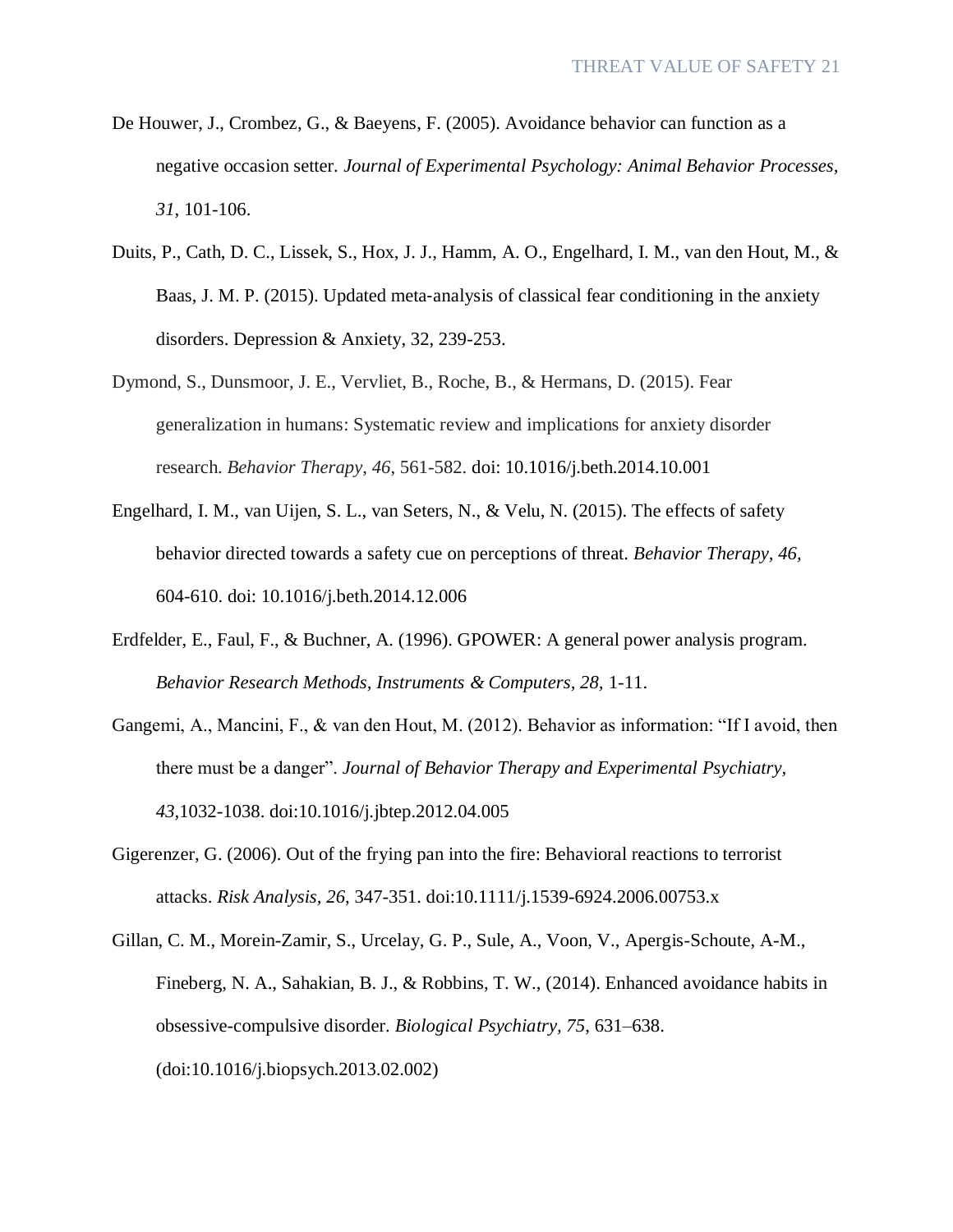- Haddad, A. D., Pritchett, D., Lissek, S., & Lau, J. Y. (2012). Trait anxiety and fear responses to safety cues: stimulus generalization or sensitization? *Journal of Psychopathology and Behavioral Assessment, 34(3),* 323-331. doi:10.1007/s10862-012-9284-7
- Hamm, A. O., & Weike, A. I. (2005). The neuropsychology of fear learning and fear regulation. *International Journal of Psychophysiology, 57,* 5-14. doi:10.1016/j.ijpsycho.2005.01.006
- Handley, R. V., Salkovskis, P. M., Scragg, P., & Ehlers, A. (2009). Clinically significant avoidance of public transport following the London bombings: Travel phobia or subthreshold posttraumatic stress disorder? *Journal of Anxiety Disorders, 23*, 1170-1176. doi:10.1016/j.janxdis.2009.07.023
- Hermans, D., Craske, M. G., Mineka, S., & Lovibond, P. F. (2006). Extinction in human fear conditioning. *Biological Psychiatry, 60,* 361–368. doi:10.1016/j.biopsych.2005.10.006
- Klumpers, F., Morgan, B., Terburg, D., Stein, D. J., & van Honk, J. (2015). Impaired acquisition of classically conditioned fear-potentiated startle reflexes in humans with focal bilateral basolateral amygdala damage. *Social Cognitive and Affective Neuroscience*, *10*, 1161- 1168. doi:10.1093/scan/nsu164.
- Krypotos, A., Effting, M., Kindt, M., & Beckers, T. (2015). Avoidance learning: a review of theoretical models and recent developments. *Frontiers in Behavioral Neuroscience, 9,* 189. doi:10.3389/fnbeh.2015.00189
- LeDoux, J. E., Moscarello, J., Sears, R., & Campese, V. (2016). The birth, death and resurrection of avoidance: A reconceptualization of a troubled paradigm. *Molecular Psychiatry*, *22*, 24- 36. doi:10.1038/mp.2016.166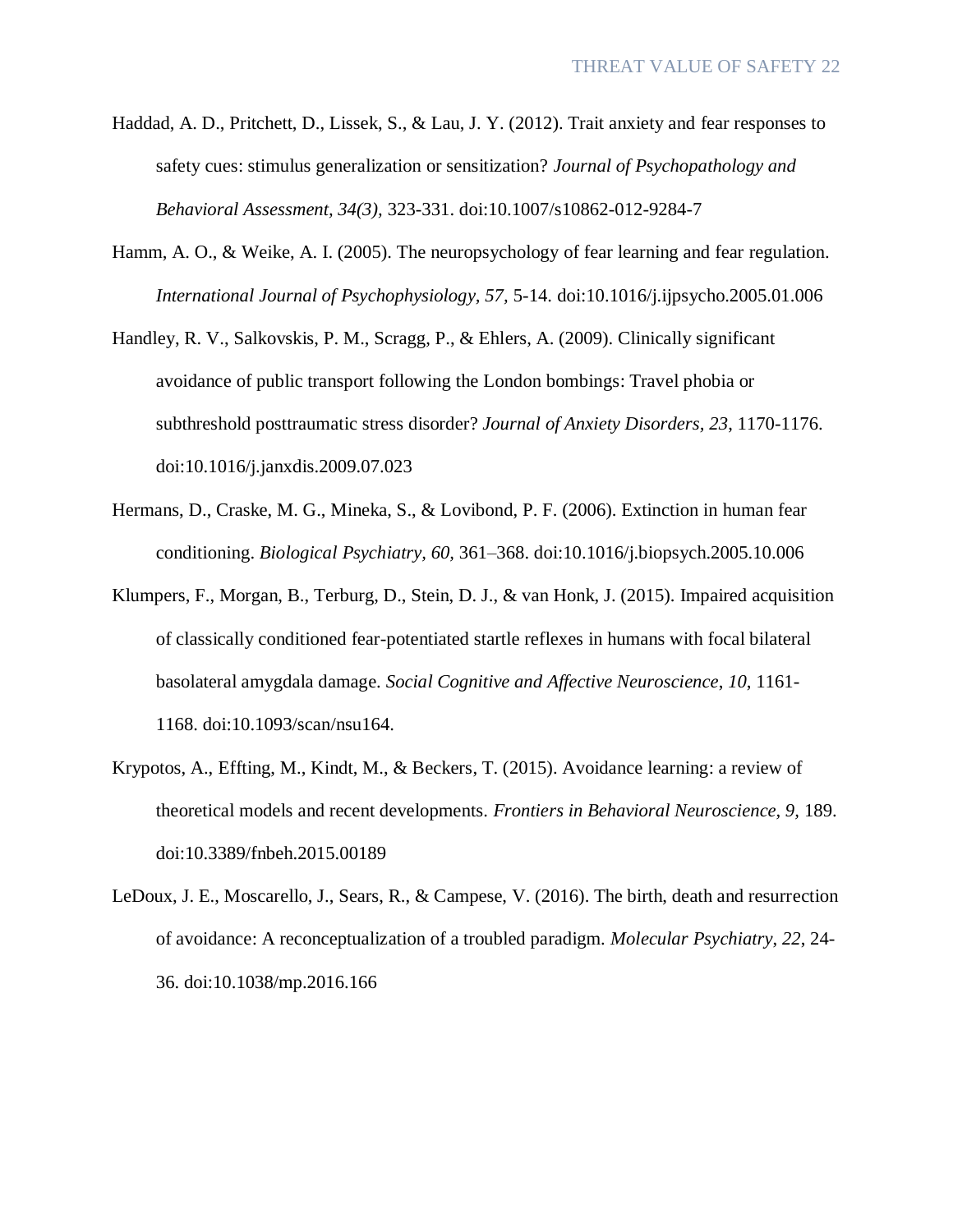- Lommen, M. J., Engelhard, I. M., & van den Hout, M. A. (2010). Neuroticism and avoidance of ambiguous stimuli: Better safe than sorry? *Personality and Individual Differences, 49*, 1001-1006. doi:10.1016/j.paid.2010.08.012
- Lonsdorf, T. B., Menz, M. M., Andreatta, M., Fullana, M. A., Golkar, A., Haaker, J., Heitland, I., Hermann, A., Kuhn, M., Kruse, O., Meir Drexler, S., Meulders, A., Nees, F., Pittig, A., Richter, J., Römer, S., Shiban, Y., Schmitz, A., Straube, B., Vervliet, B., Wendt, J., Baas J. M. P., & Merz C. J. (2017). Don't fear 'fear conditioning': Methodological considerations for the design and analysis of studies on human fear acquisition, extinction, and return of fear. *Neuroscience & Biobehavioral Reviews, 77*, 247-285.

doi:10.1016/j.neurobiorev.2017.02.026

- Lovibond, P. F., Hanna, S. K., Siddle, D. A. T., & Bond, N.W. (1994). Electrodermal and subjective reactions to fear-relevant stimuli under threat of shock. *Australian Journal of Psychology, 46,* 73–80. doi:10.1080/00049539408259476
- Lovibond, P. F., Mitchell, C. J., Minard, E., Brady, A., & Menzies, R. G. (2009). Safety behaviours preserve threat beliefs: Protection from extinction of human fear conditioning by an avoidance response. *Behaviour Research and Therapy*, *47,* 716-720. doi:10.1016/j.brat.2009.04.013
- Mathôt, S., Schreij, D., & Theeuwes, J. (2012). *OpenSesame*: an open-source, graphical experiment builder for the social sciences. *Behavior Research Methods, 44*, 314-324. doi:10.3758/s13428-011- 0168-7.
- Meulders, A., Van Daele, T., Volders, S., & Vlaeyen, J. W. S. (2016). The use of safety-seeking behavior in exposure-based treatment for fear and anxiety: Benefit or burden? A metaanalytic review. *Clinical Psychology Review, 45*, 144-156. doi: 10.1016/j.cpr.2016.02.002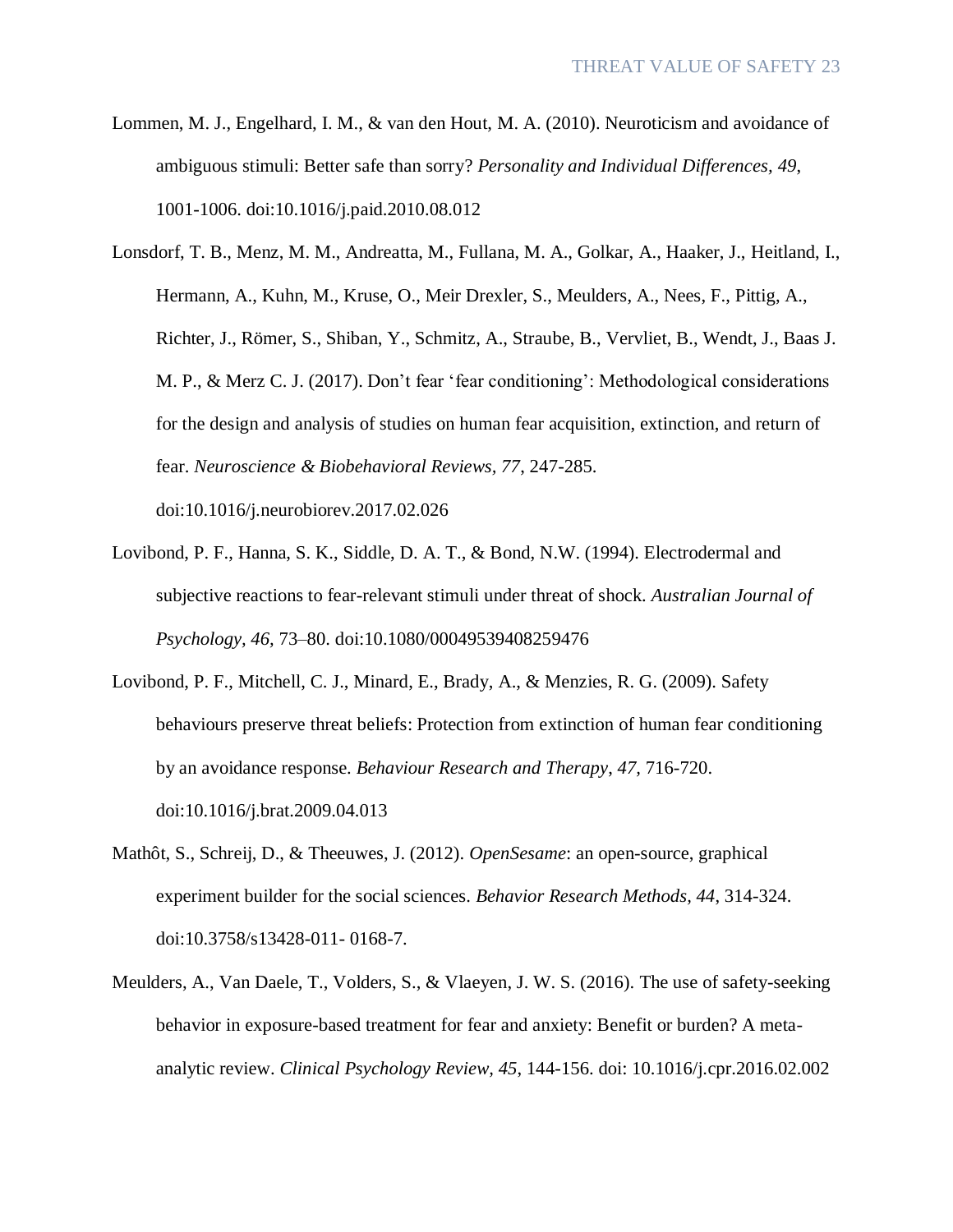- Prager, F., Asay, G. R., Lee, B., & Winterfeldt, D. V. (2011). Exploring reductions in London Underground passenger journeys following the July 2005 bombings. *Risk Analysis, 31*, 773-786. doi:10.1111/j.1539-6924.2010.01555.x
- Rachman, S., Radomsky, A. S., & Shafran, R. (2008). Safety behaviour: A reconsideration. *Behaviour Research and Therapy*, *46*, 163-173. doi:10.1016/j.brat.2007.11.008
- Renard, T. (2016, September 9). Fear not: A critical perspective on the terrorist threat in Europe. *Egmont Institute.* Retrieved from http://www.egmontinstitute.be/fear-not-a-criticalperspective-on-the-terrorist-threat-in-europe/
- Rescorla, R. A., & Wagner, A. R. (1972). A theory of Pavlovian conditioning: Variations in the effectiveness of reinforcement and nonreinforcement. In A. H. Black & W. F. Prokasy (Eds.), *Classical Conditioning II: Current Research and Theory* (pp. 64–99). New York, NY: Appleton-Century-Crofts.
- Rubin, G. J., Brewin, C. R., Greenberg, N., Hughes, J. H., Simpson, J., & Wessely, S. (2007). Enduring consequences of terrorism: 7-month follow-up survey of reactions to the bombings in London on 7 July 2005. *British Journal of Psychiatry, 190*, 350-356. doi:10.1192/bjp.bp.106.029785
- Shaver, M. (2015, November 23). You're more likely to be fatally crushed by furniture than killed by a terrorist. *The Washington Post*. Retrieved from https://www.washingtonpost.com/news/monkey-cage/wp/2015/11/23/youre-more-likelyto-be-fatally-crushed-by-furniture-than-killed-by-a-terrorist/?utm\_term=.836039a5f30e
- Tottenham, N., Tanaka, J. W., Leon, A. C., McCarry, T., Nurse, M., Hare, T. A. ... & Nelson, C. (2009). The NimStim set of facial expressions: Judgments from untrained research participants. *Psychiatry Research*, *168*, 242-249. doi: 10.1016/j.psychres.2008.05.006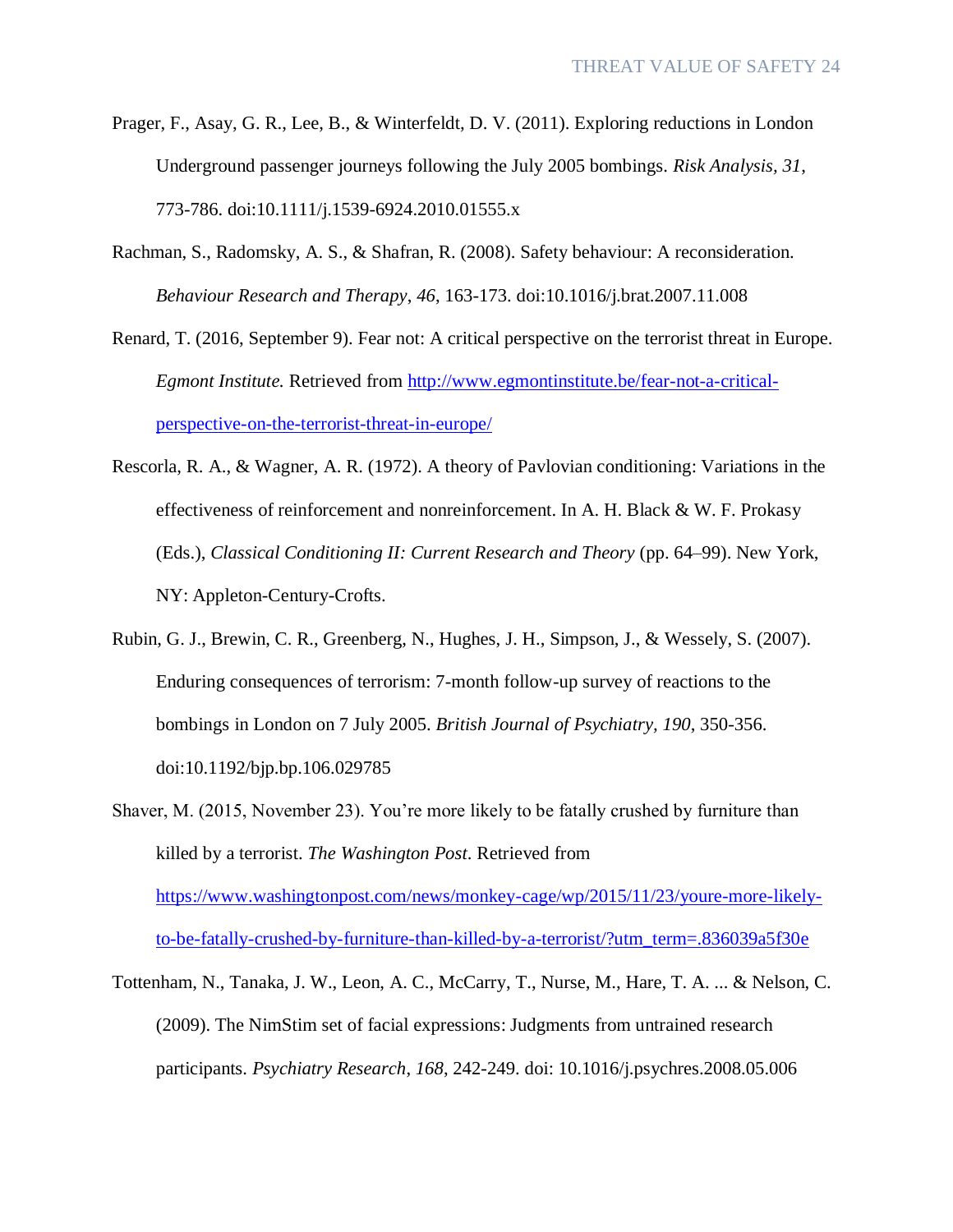Treanor, M., & Barry, T. J. (2017). Treatment of avoidance behavior as an adjunct to exposure therapy: Insights from modern learning theory. *Behaviour Research and Therapy, 96,* 30- 36. doi:10.1016/j.brat.2017.04.009

Van den Hout, M., Gangemi, A., Mancini, F., Engelhard, I. M., Rijkeboer, M. M., van Dam, M., & Klugkist, I. (2014). Behavior as information about threat in anxiety disorders: A comparison of patients with anxiety disorders and non-anxious controls. *Journal of Behavior Therapy and Experimental Psychiatry, 45*, 489-495. doi:10.1016/j.jbtep.2014.07.002

- van de Veer, E., de Lange, A. M., van der Haar, E., & Karremans, J. (2012). Feelings of safety: Ironic consequences of police patrolling. *Journal of Applied Social Psychology*, *42*, 3114- 3125. doi:10.1111/j.1559-1816.2012.00967.x.
- Van Uijen, S. L., Leer, A., & Engelhard, I. M. (2017). Safety behavior after extinction triggers a return of threat expectancy. *Behavior Therapy.* doi:10.1016/j.beth.2017.08.005
- van Uijen, S. L., & Toffolo, M. B. (2015). Safety behavior increases obsession-related cognitions about the severity of threat. *Behavior Therapy*, *46*, 521-531. doi:10.1016/j.beth.2015.04.001
- Vervliet, B., & Indekeu, E. (2015). Low-cost avoidance behaviors are resistant to fear extinction in humans. *Frontiers in Behavioral Neuroscience, 9*, 351. doi:10.3389/fnbeh.2015.00351

Vervliet, B., & Raes, F. (2013). Criteria of validity in experimental psychopathology: application to models of anxiety and depression. *Psychological Medicine, 43*, 2241-2244. doi: 10.1017/S0033291712002267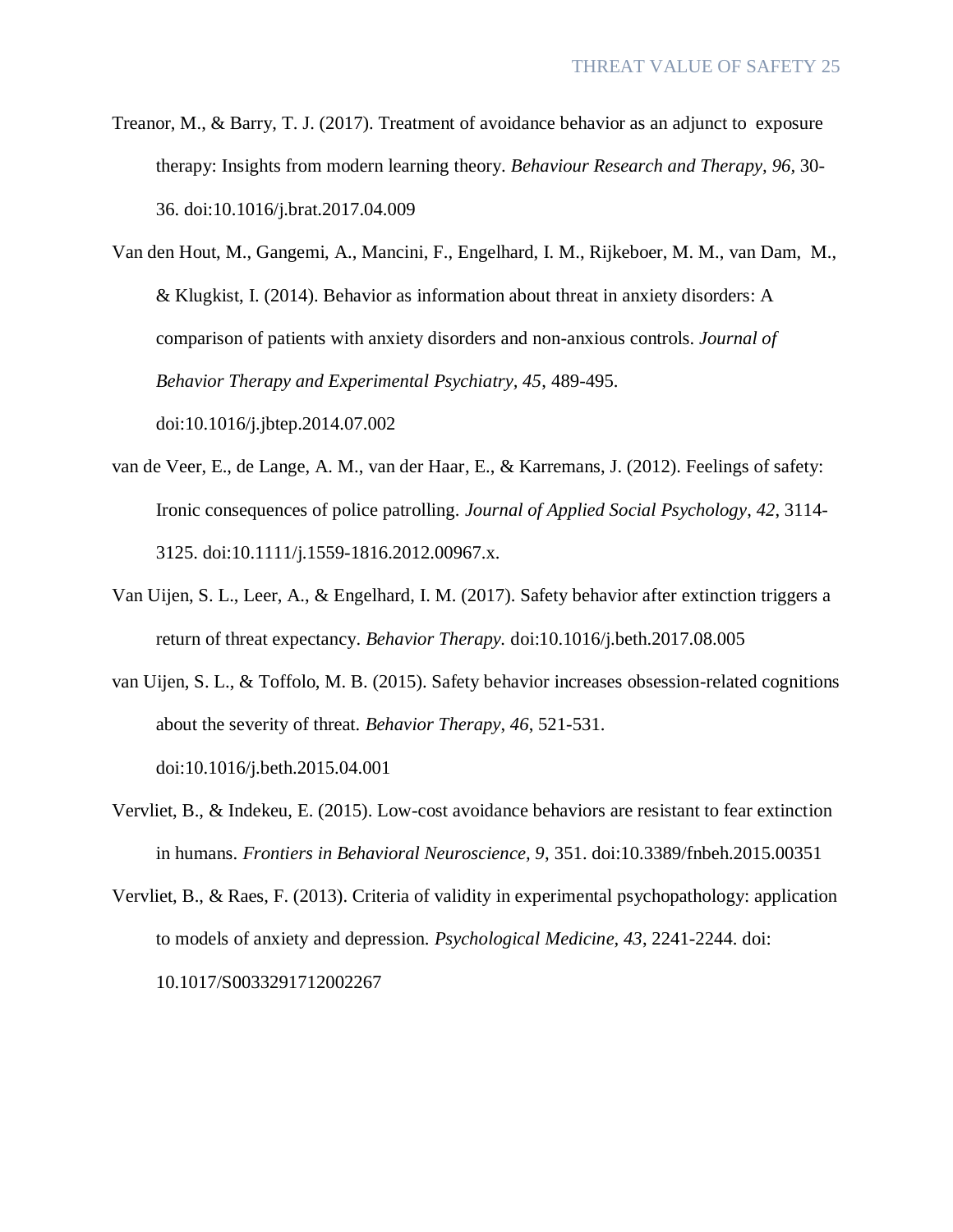- Volders, S., Meulders, A., de Peuter, S., Vervliet, B., & Vlaeyen, J. (2012). Safety behavior can hamper the extinction of fear-related pain: An experimental investigation in healthy participants. *Behaviour Research and Therapy, 50*, 735-746. doi:10.1016/j.brat.2012.06.004
- Xia, W., Dymond, S., Lloyd, K., & Vervliet, B. (2017). Partial reinforcement of avoidance and resistance to extinction in humans. *Behaviour Research and Therapy, 96,* 79-86. doi:10.1016/j.brat.2017.04.002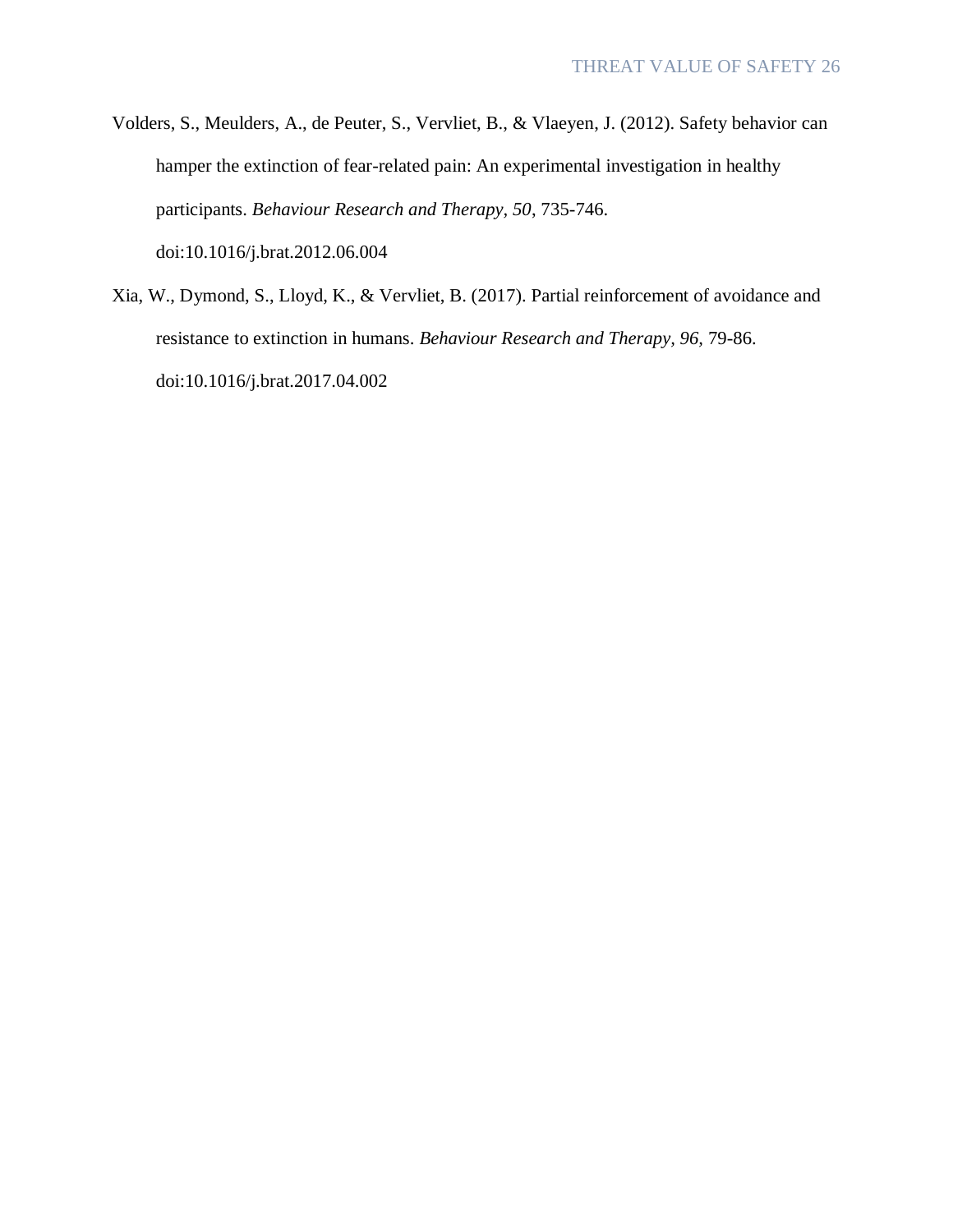# **Figure captions**

*Figure 1*. Mean shock expectancy ratings and SCR results during A+, B- and C- for both Experimental and Control groups. (A): Mean shock expectancy ratings during all phases of the experiment. (B): Mean SCR during all phases of the experiment. SCR are reported in  $\mu$ V, rangecorrected and square root transformed.

*Figure 2*. Mean startle EMG data during threat conditioning and test phases. Startle EMG is reported in T-scores. *Note:* Error bars represent SEM.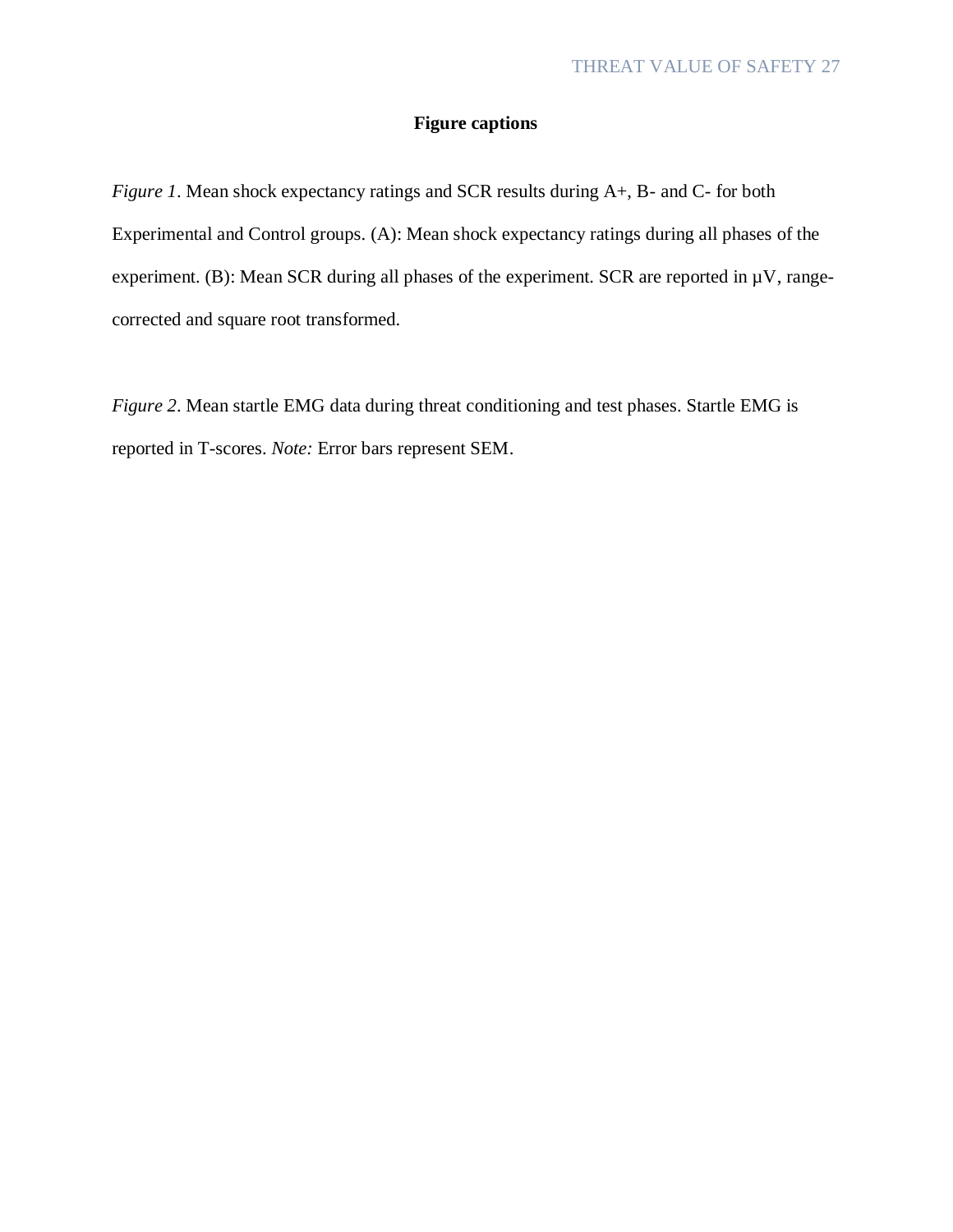